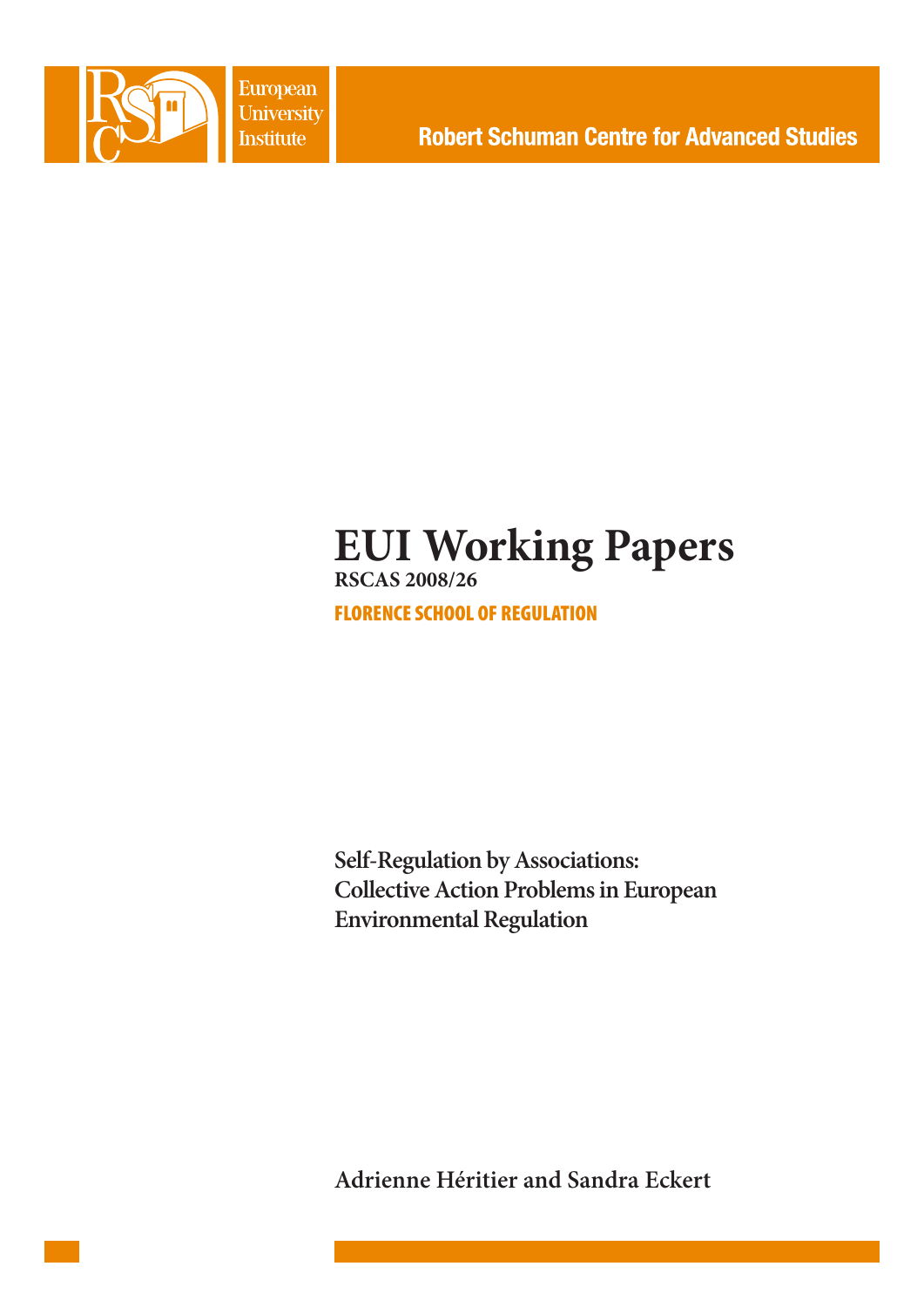## **EUROPEAN UNIVERSITY INSTITUTE, FLORENCE ROBERT SCHUMAN CENTRE FOR ADVANCED STUDIES**

*Self-Regulation by Associations: Collective Action Problems in European Environmental Regulation* 

**ADRIENNE HÉRITIER AND SANDRA ECKERT**

EUI Working Paper **RSCAS** 2008/26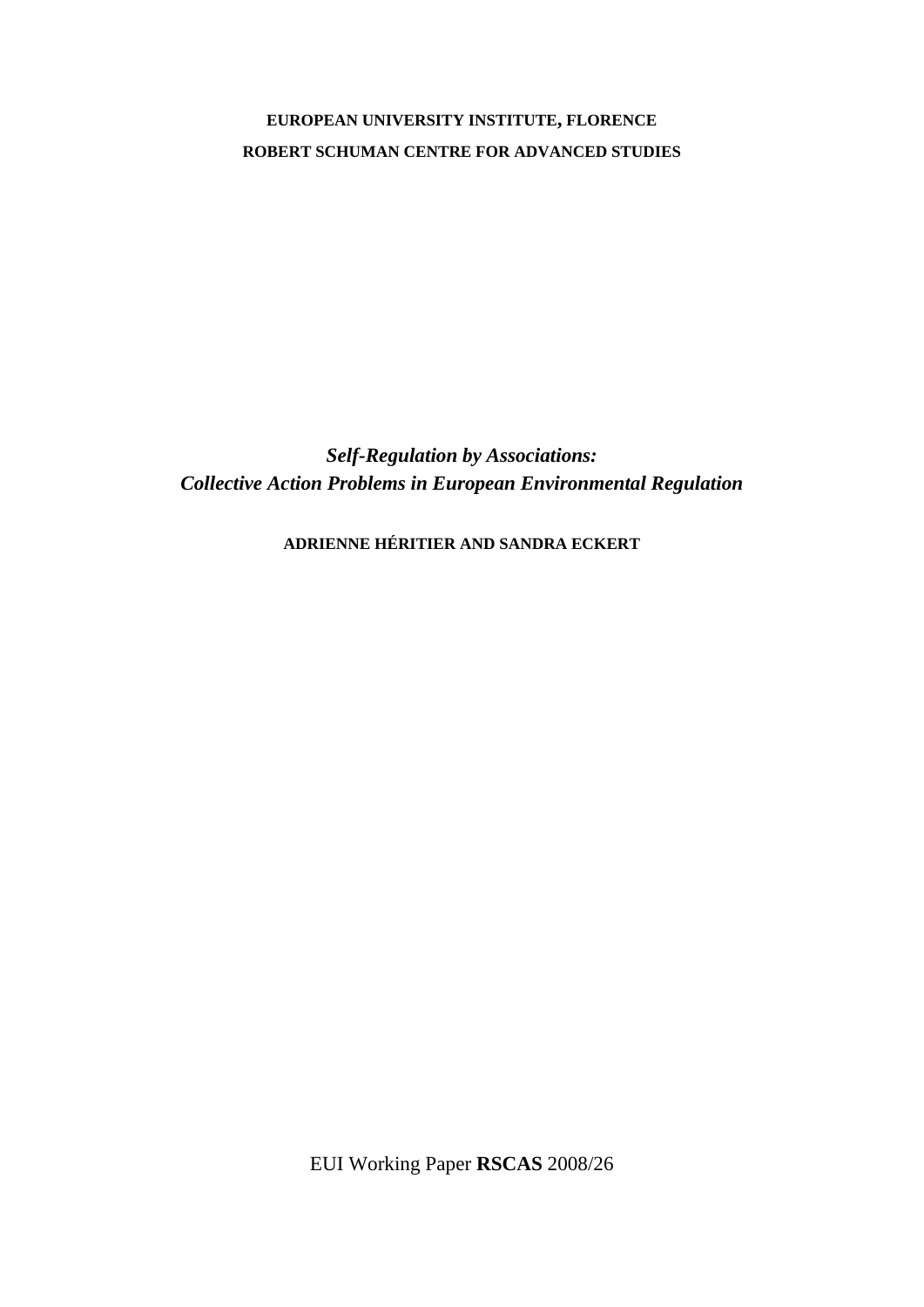This text may be downloaded only for personal research purposes. Additional reproduction for other purposes, whether in hard copies or electronically, requires the consent of the author(s), editor(s). Requests should be addressed directly to the author(s).

If cited or quoted, reference should be made to the full name of the author(s), editor(s), the title, the working paper, or other series, the year and the publisher.

The author(s)/editor(s) should inform the Robert Schuman Centre for Advanced Studies at the EUI if the paper will be published elsewhere and also take responsibility for any consequential obligation(s).

ISSN 1028-3625

© 2008 Adrienne Héritier and Sandra Eckert

Printed in Italy in July 2008 European University Institute Badia Fiesolana I – 50014 San Domenico di Fiesole (FI) Italy [www.eui.eu/RSCAS/Publications/](http://www.eui.eu/RSCAS/Publications/)  <http://cadmus.eui.eu>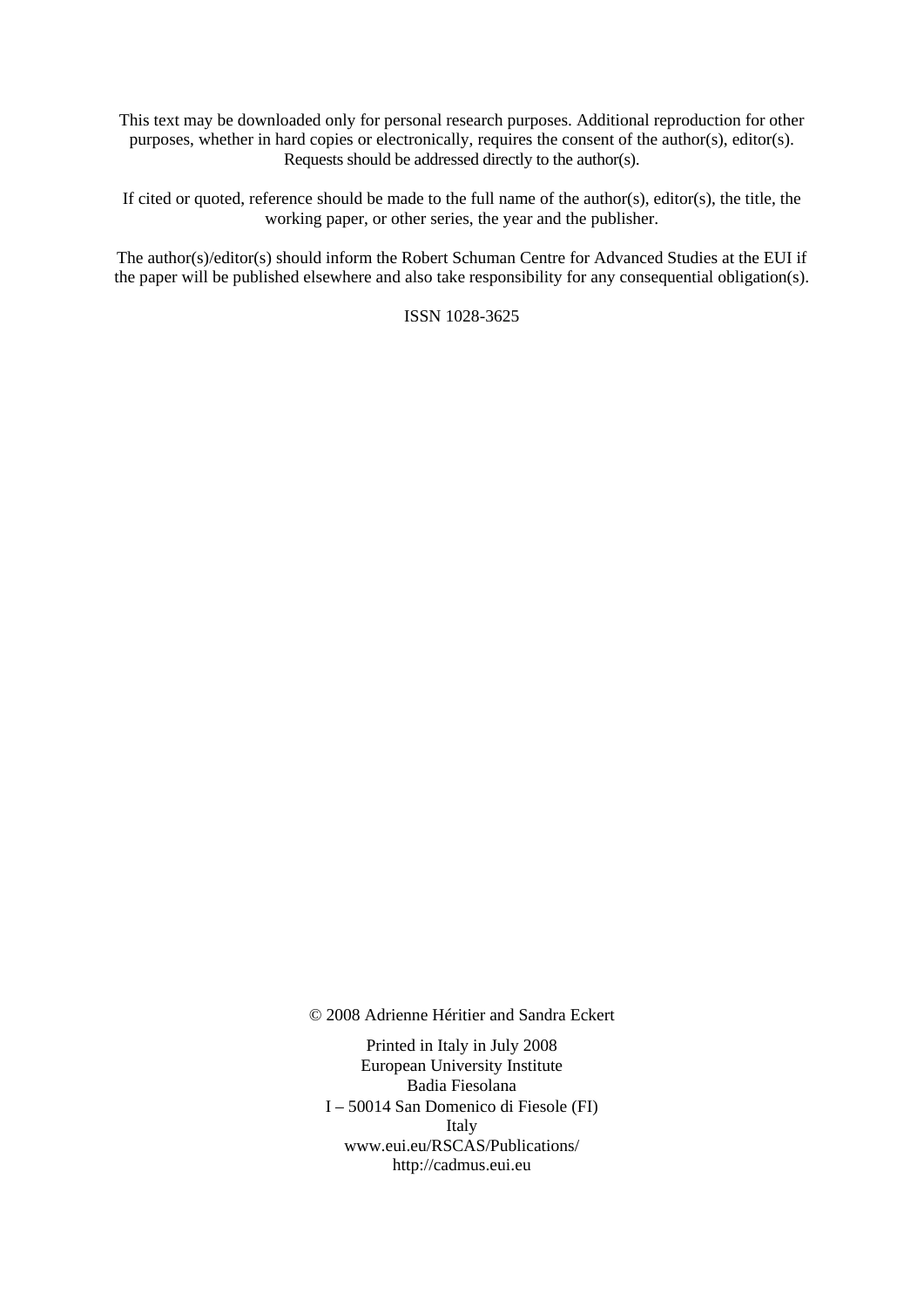## **Robert Schuman Centre for Advanced Studies**

The Robert Schuman Centre for Advanced Studies (RSCAS), directed by Stefano Bartolini since September 2006, is home to a large post-doctoral programme. Created in 1992, it aims to develop inter-disciplinary and comparative research and to promote work on the major issues facing the process of integration and European society.

The Centre hosts major research programmes and projects, and a range of working groups and ad hoc initiatives. The research agenda is organised around a set of core themes and is continuously evolving, reflecting the changing agenda of European integration and the expanding membership of the European Union.

Details of this and the other research of the Centre can be found on: http://www.eui.eu/RSCAS/Research/

Research publications take the form of Working Papers, Policy Papers, Distinguished Lectures and books. Most of these are also available on the RSCAS website: http://www.eui.eu/RSCAS/Publications/

The EUI and the RSCAS are not responsible for the opinion expressed by the author(s).

#### **Florence School of Regulation**

The Florence School of Regulation (FSR) is a partnership between the RSCAS at the EUI and the Council of the European Energy Regulators (CEER), and it works closely with the European Commission. The Florence School of Regulation is sponsored by leading European energy companies.

The objectives of the FSR are to promote informed discussion of key issues; to provide state-of-the-art training for practitioners; and to produce analytical studies in the field of regulation. It is a European forum dedicated to economic regulation. While its primary focus is on energy regulation, particularly in the electricity and gas markets, it is extending its coverage to other areas of regulation.

This series of working papers aims at disseminating the work of scholars and practitioners on current regulatory issues.

*For further information*  Florence School of Regulation Robert Schuman Centre for Advanced Studies [European University Institute](http://www.eui.eu/RSCAS/Research/)  Via delle Fontanelle, 19 I-50016 San Domenico di Fiesole (FI) [Fax: +39055 4685755](http://www.eui.eu/RSCAS/Publications/)  E-mail: fsr@eui.eu http://www.eui.eu/RSCAS/Research/FSR/Index.shtml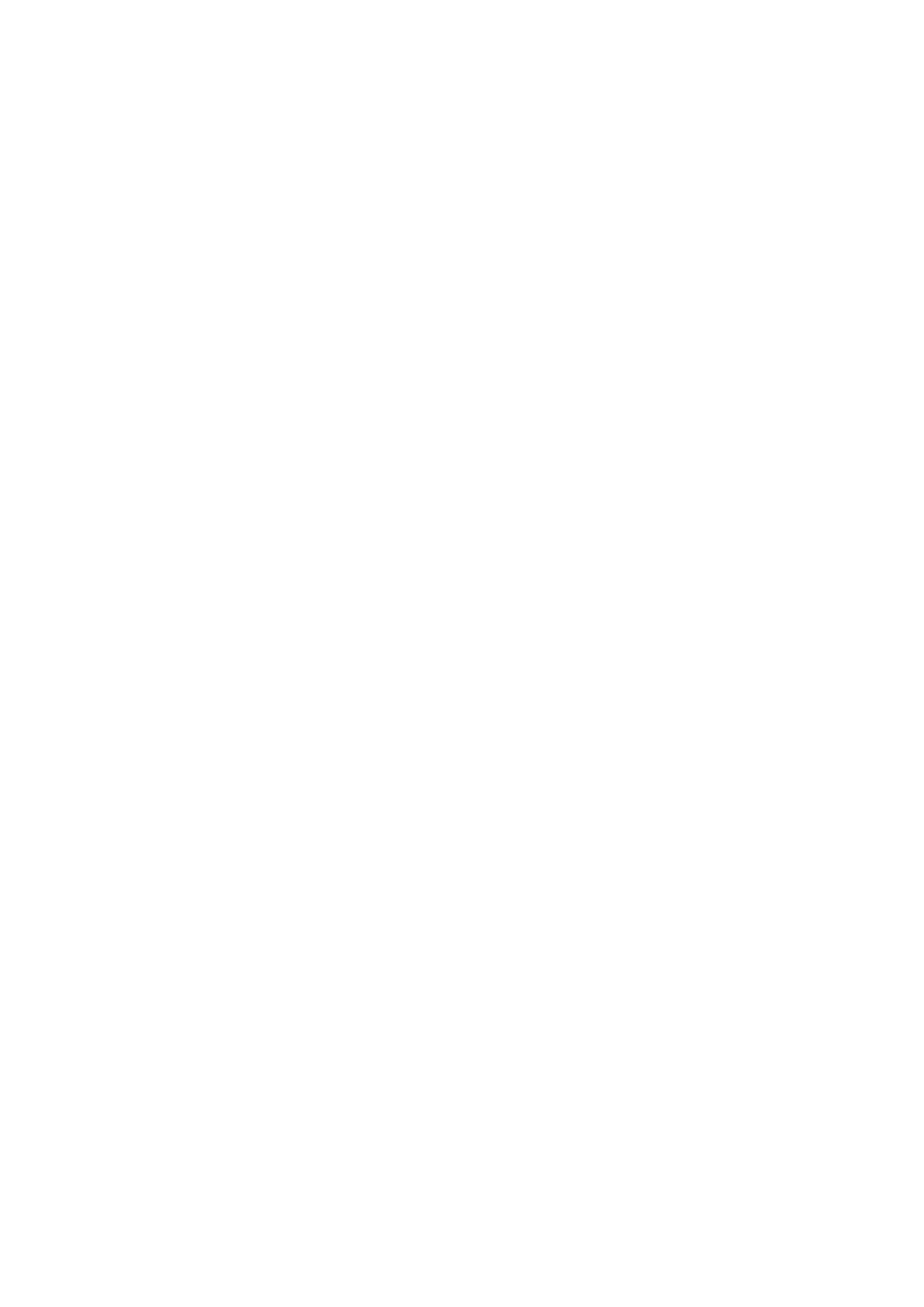## **Abstract**

How and to what effect do firms coordinate their actions in order to deal with the negative external effects of productive activity? Under which conditions do firm associations engage in environmental self-regulation and what kind of governance devices do they develop in order to tackle the specific regulatory challenges at stake? Is the 'shadow of hierarchy', the credible threat of legislation, executive intervention or court rulings, a necessary condition for associative action to emerge? Or is it only necessary if a redistributive problem is at stake? These are the questions discussed in this article. We will first develop the theoretical argument based on economic institutionalism, derive hypotheses and then submit the propositions to a first empirical assessment of associative self-regulation on waste recycling in the plastic and paper industry. *(129 words)* 

## **Keywords**

governance, self-regulation, shadow of hierarchy, transaction cost theory

Research for this paper has been supported by the European Union under the 6th Framework programme (Contract No CIT1-CT-2004-506392). For more information about the Integrated Project "New Modes of Governance", co-ordinated by the European University Institute in Florence, please visit the project website at www.eu-newgov.org.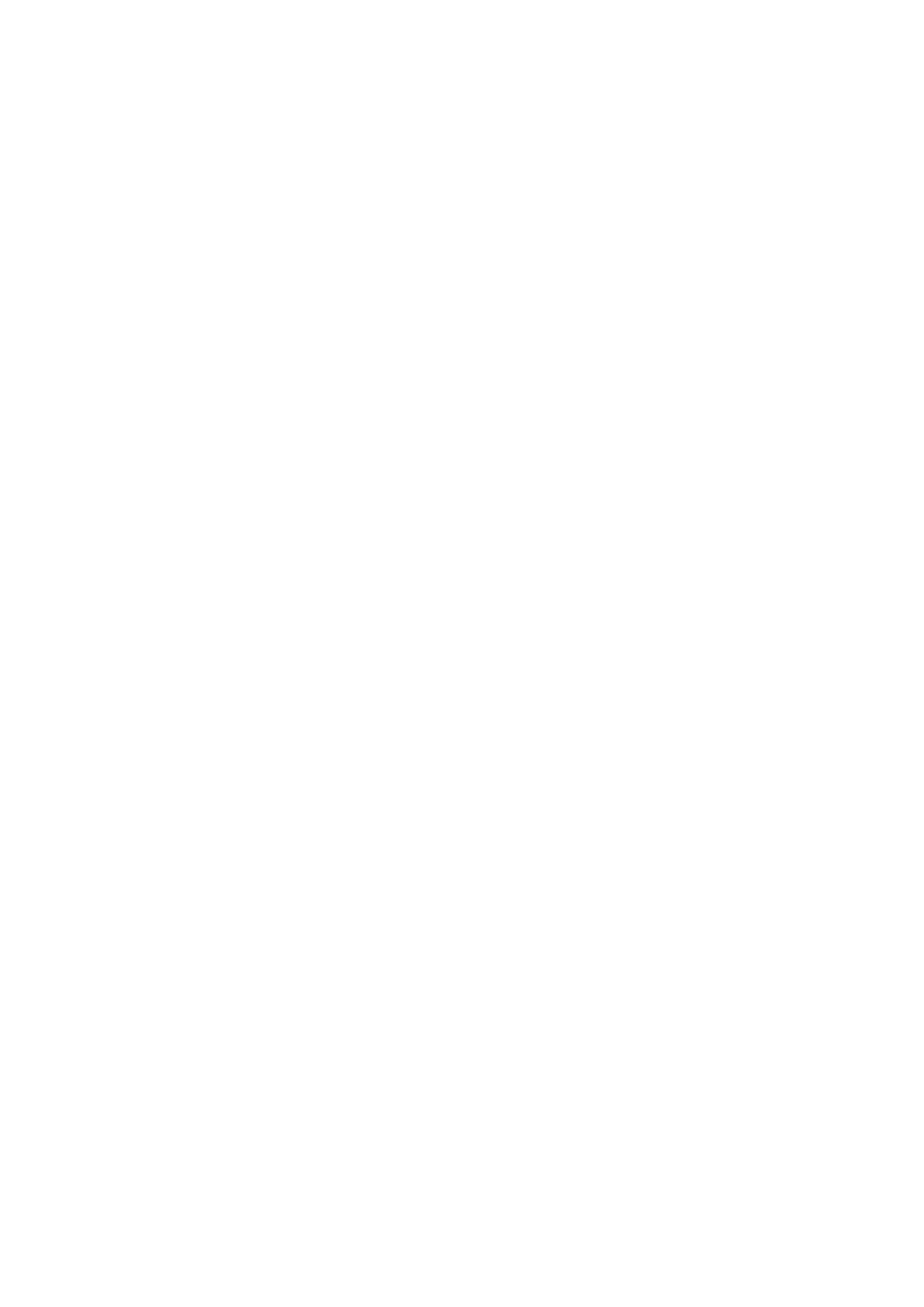#### **1. Introduction**

How and to what effect do firms coordinate their actions in order to deal with the negative external effects of productive activity? Under which conditions do trade associations engage in environmental self-regulation and how do they tackle the specific regulatory challenges at stake? Is the 'shadow of hierarchy', the credible threat of legislation, executive intervention or court rulings, a necessary condition for associative action to emerge? Or is it only necessary if a redistributive problem is at stake? These are the questions discussed in this article. We will first develop the theoretical argument based on economic institutionalism, derive hypotheses and then submit the propositions to a first empirical assessment of associative self-regulation of waste recycling in the plastic and paper industry.

#### **2. Theoretical Argument**

The problems and processes of associative self-regulation may be theoretically grasped by applying concepts and propositions of new institutional economics and transaction cost theory (Brousseau and Fares 2000; North 1996; North 1990; Williamson 1975; Williamson 1996). If industrial processes produce negative external effects for human health and the environment and there is a public awareness of the problems of these effects, industry in general prefers to solve this problem by opting for self-regulation instead of being subject to legislation. In this situation firms may engage in discussions, often in the context of an association, to address the problem and propose self-regulatory solutions. They may form a contract laying down specific obligations which aim at reducing the negative external effects of firms' activities on the environment and human health. Self-regulation although costly for private actors—has the advantage that the regulatory solutions provided are better adjusted to the specific problem at hand since private actors have more expertise in the area of regulation. In firms' views political collective rules frequently follow a different, political, rationale and, therefore, may be maladjusted to the regulatory problem at hand.

When drawing up a contract in which firms commit themselves to self-regulation, actors engage in a bargaining process. We assume that actors are rational utility maximizers, but boundedly so. They have limited knowledge of possible outcomes and solutions, they are uncertain about the future and are uncertain of other actors' objectives. Transaction costs will arise in the course of the search for possible solutions, in the bargaining of the contract and in the monitoring of actors' compliance with the contract. Given bounded rationality and transaction costs in the devising, agreeing on and implementation of regulatory solutions, the contract among firms will always be incomplete. Firms will not draw up a contract of cooperation that—in its provisions - anticipates every possible future contingency in the external environment and in actors' behavior. It will, therefore, be necessary to institute decision-making devices or, as Williamson argues, 'private ordering efforts' (Williamson 2002:178) on how to adjust the provisions of the contract in the course of its application. These decision-making devices are to ensure a successful coordination of actions after the contract has been adopted. They should provide a mechanism on how to adjust the contract provisions to new external conditions; they also are to secure the enforcement of the commitment of the contracting partners and to allow for a conflict settlement in case of a contradictory interpretation of contract provisions These decision-making devices or governance rules that private actors establish for the purpose of a successful contract application may include supervision, arbitration and dispute resolution delegated to a third private actor. Alternatively, a negotiation structure may be established that provides for the renegotiation of the contractual provisions each time a need of adjustment arises or a conflict between the contracting actors emerges Or recourse may be taken to an existing public judicial system. These governance rules themselves are incomplete contracts, too, that may be open to interpretation and may need to be re-adjusted to new external conditions (Brousseau and Fares 2000:411).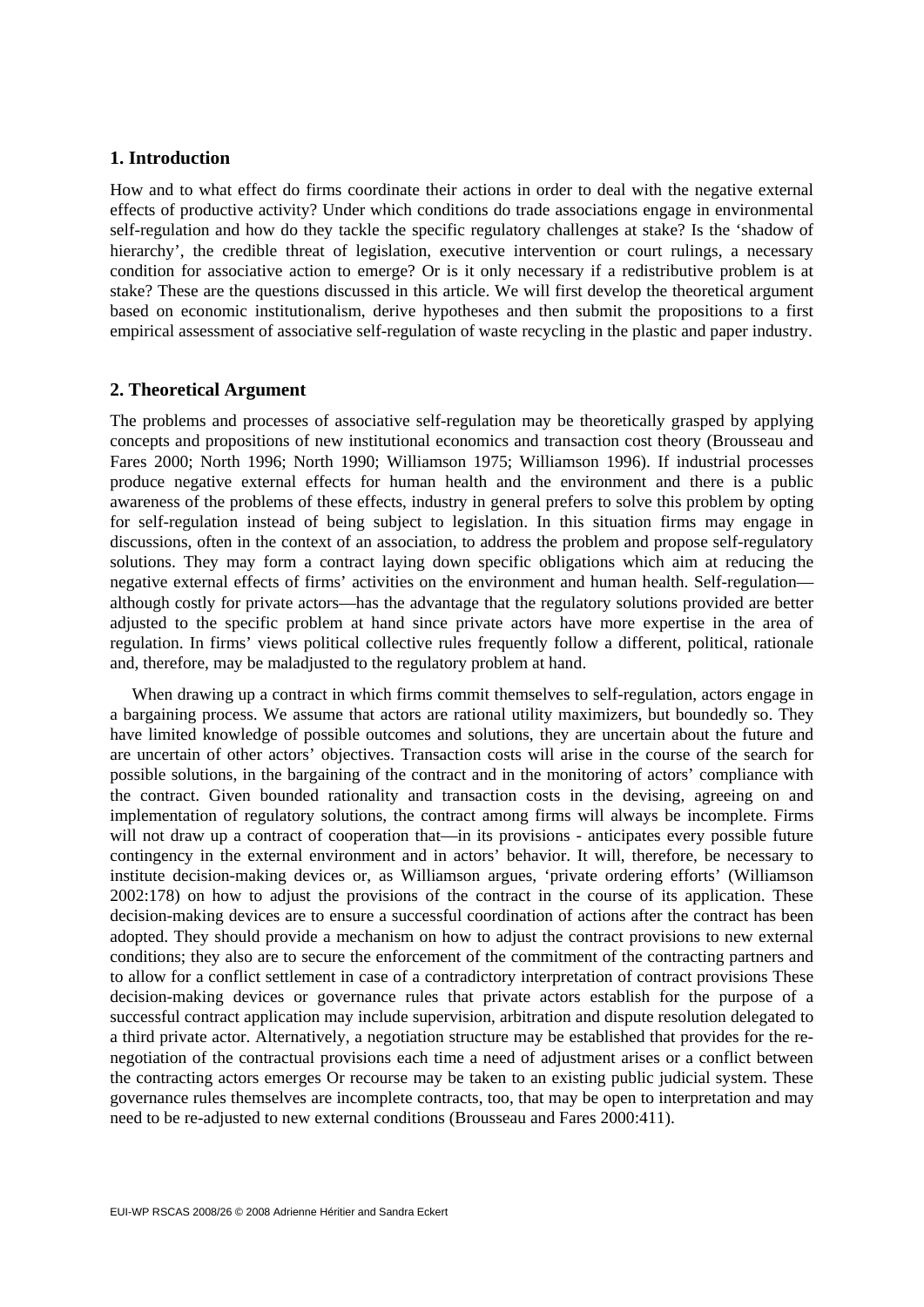Of course, self-regulation by industry couched in contracts between private actors are embedded in an overall space of pre-existing and evolving collective political rules. These rules may be more or less numerous. Private actors will have to take extant collective political rules into account that relate to the issue of self-regulation in question (Brousseau and Fares 2000; Granovetter 1985; North 1990). Hence, the choice between firms making their own rules (self-regulation) as opposed to the reliance on existing political rules/legislation is rarely an absolute one, but rather a combination of both. The reliance on public rules varies. Viewed as a continuum, at one end the option would be to entirely rely on legislation while at the opposite end of the continuum self-regulation by industry would be almost pure and only very marginally rely on public rules.

In most cases of self-regulation some political rule does play a role and has to be considered. The relationship between the political rules and self regulation of industry is at the center of our interest. What role does the shadow of hierarchy play in associative self-regulation? The shadow of hierarchy is usually seen in its threatening form, i.e. of negative sanctions in case of unsatisfactory selfregulation, such as a threat of legislation or a threat of executive intervention or a court ruling. However, it may also take the form of a positive incentive, such as government financially supporting private self-regulation or lending it public authority (see Héritier and Lehmkuhl 2008). We therefore ask: which type of shadow of hierarchy does have which type of inducement effect on private actors' self-regulation?

The most well-known form of shadow of hierarchy is legislative threat. When threatening with legislation, legislators will threaten to enact adverse legislation in order to take influence on firms' conduct, *unless* firms alter their behaviour in such a way as to oblige with the legislators' demands. By implication, they promise that they will forego legislation if firms comply with the demands. Compliance with legislative threats may be considered as a form of 'implicit political transaction, in which the legislator barters the non-use of legislative power ... in return for the firm's commitment to change its conduct' (Halfteck 2006:6). A threat of legislative intervention may be explicit, implicit or anticipatory. An explicit threat implies an unambiguous communication threatening legislation. Under an implicit threat, legislators signal a threat without a concrete communication or legislative plan. In case of an anticipatory threat there is neither an explicit nor an implicit threat, but a threat may be issued in the future (Halfteck 2006:34ff).

In a bargaining process over a contract of self-regulation that takes place in the shadow of a legislative threat, two aspects are of importance. Whether the firm is successfully induced to comply and engage in self-regulation depends on whether firms consider the legislator's threat credible and likely to be carried through (Halfteck 2006:3-6). The legislator may underline his credibility by committing himself clearly to the political issue: he may seek to organize a supporting political coalition based on logrolling in parliament; he also may commit himself by informing the public about the importance of an issue and/or garner political backing by building on a NGOs' mobilizing campaigns. Legislators also may engage in 'brinkmanship' by gradually raising the likelihood of threatened legislation, and they may further underline their credibility by having a reputation of being credible or by committing themselves emotionally to an issue (Halfteck 2006:56-59). Legislative threats elicit valuable information from industry, thereby reducing transaction costs, and increasing the likeliness of an effective outcome of the implicit political barter (Halfteck 2006:6).

The collective action problems linked with associative self-regulation, we go on to argue, differ according to the problem type at hand. Redistributive problems and problems of the type of a prisoner's dilemma are much more conflict prone than coordination problems from which all stand to gain. The different issue properties are reflected in the actors' preferences with regard to a particular issue. We therefore expect that the shadow of hierarchy, in particular the threat of legislation, is required to ensure the successful implementation of redistributive and prisoner's dilemma problems.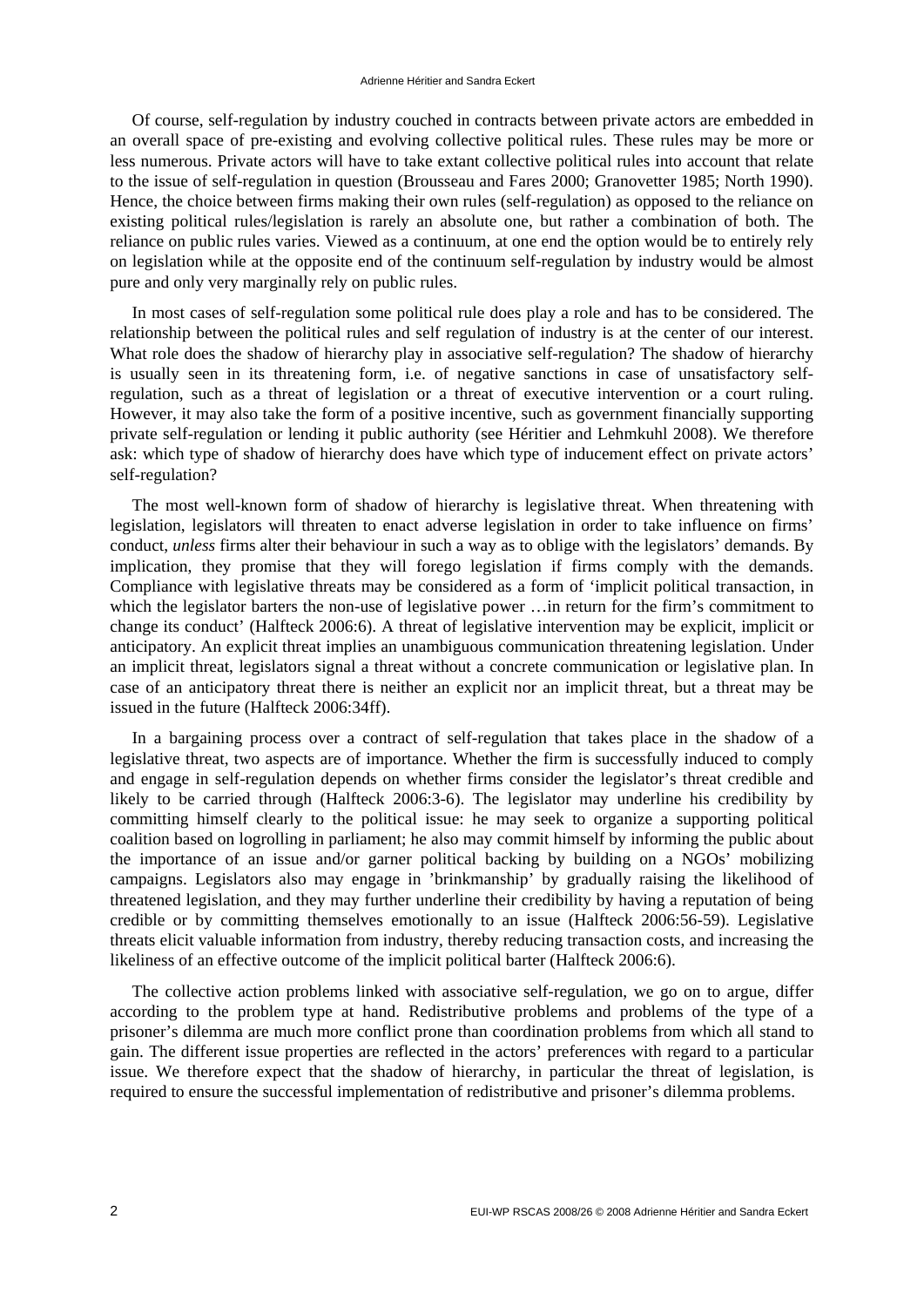## **3. Assumptions, Hypotheses and Methodology**

We start from the following *assumptions*: actors, i.e. firms, associations and governmental actors are utility maximizers, but act on the basis of incomplete information as regards the likely behavior of the other actors and incomplete information regarding the best solutions for the environmental problem at hand. Actors are opportunistic and their commitment to the contract may be problematic. We also assume that firms prefer no regulation to self regulation and the latter to legislation because adversarial legislation may reduce the profitability of the firm (meta-preferences). Firms are well situated to regulate themselves because of the information asymmetry between governmental actors and firms with respect to the problem at hand. Associations of firms prefer self regulation over legislation over no action whatsoever because an important reason for their existence is to prompt the organization of self-regulation of firms. Governmental actors at different levels, national and supranational, are not considered as unified actors and are assumed to prefer legislation over selfregulation over no action when seeking to reduce negative external effects of firms' activities. However, they are also aware of the high transaction costs involved in the legislative process. Nongovernmental organizations (NGOs) prefer legislation over self-regulation over no action.

Using transaction cost theory in a strategic choice approach we derive hypotheses by first varying important attributes of the environment (legislative threat and NGO campaigns) holding actors attributes preferences constant (H1 and H1), then varying actors' preferences while holding the two aspects of the environment constant (H3).

#### *Shadow of Hierarchy Hypotheses (H 1)*

H 1 If there is a threat of legislation, firms will form associations or use existing *associations to engage in self regulation.* 

As argued above, the credibility of a legislative threat may be underlined by a previous or simultaneous political mobilization and the garnering of political backing by building on NGO campaigns. We therefore submit the

#### *Political Mobilization Hypothesis (H 2)*

H 2 If there is strong political pressure from NGOs, firms will form associations or use existing associations to engage in self regulation.

We further assume that actors' situational preferences depend on the features of an issue at stake. Depending on the contested nature of an issue at stake the self-regulation contract among the involved actors will need strict governance rules to ensure contract implementation. Both in the case of redistributive and prisoners' dilemma problems the contracting partners will need to rely on strong conflict-solving governance rules. We therefore claim:

#### *Problem-type Hypotheses (H3)*

H 3.1: If a coordination/win-win problem (and actors situational preferences are similar) is at stake, no governance devices are needed.

H3.2 If a redistributive problem is at stake (and actors situational preferences are of a zero-sum nature) governance devices allowing for conflict solution through compensation of the losers will be developed.

H 3.3 If a Prisoner's Dilemma problem is at stake (actors are tempted to free-ride) strict governance allowing for monitoring and sanctioning will be adopted.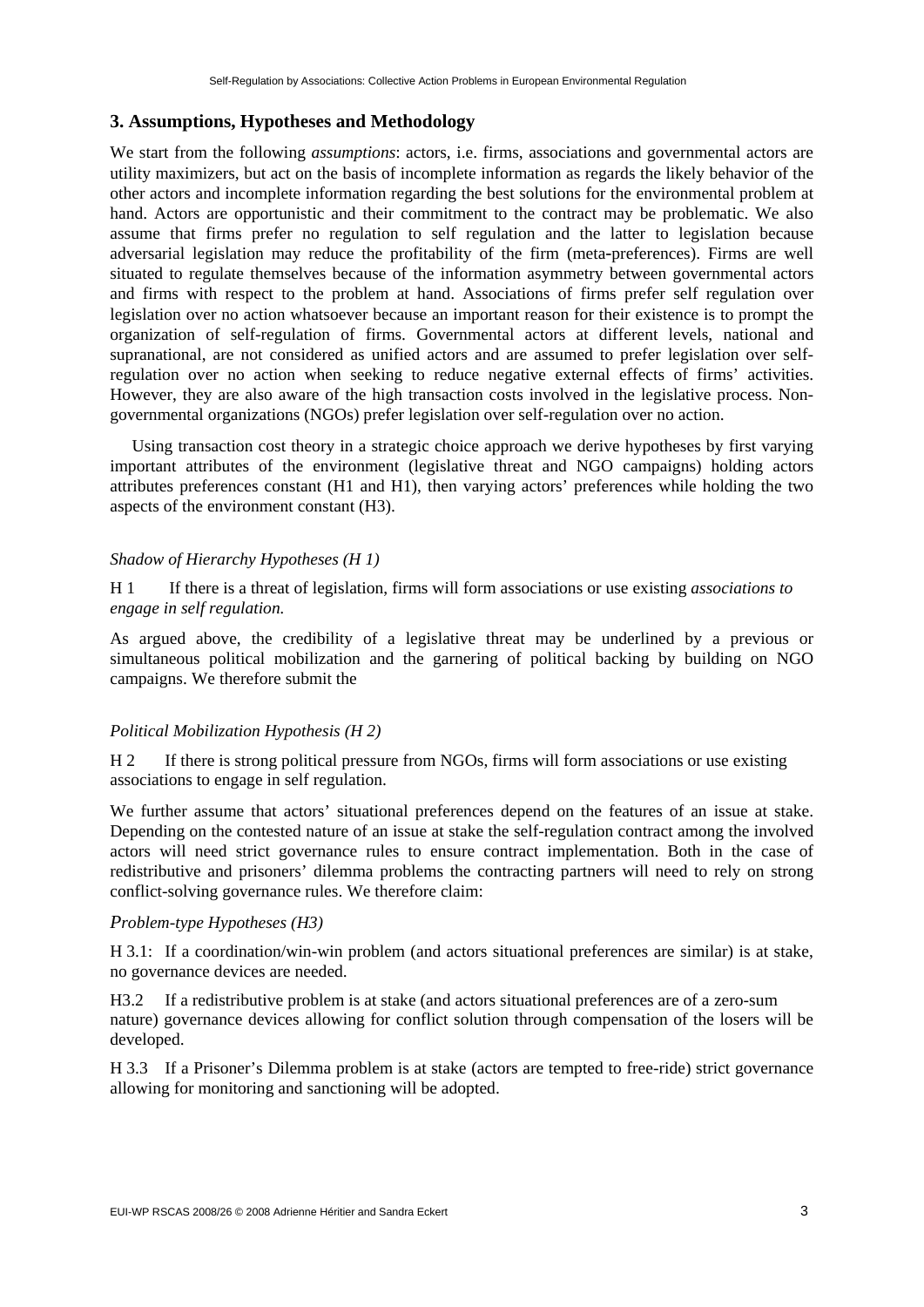## **4. Background Information: Self-Regulation of the European Paper and PVC Industry and Industry Structure**

The German paper industry acted as a pacemaker in self-regulation of paper recycling. In 1994 firms of the graphic paper chain agreed with the Federal Ministry for Environment to achieve 60% recovery of graphic paper until 2000. This target was met before 2000 and the agreement was renewed, increasing the rate to 80%. In the UK, the Newspaper Publishers Association (NPA) concluded a voluntary agreement with the government. This aimed at increasing the recycled content of newsprint by 70% between 2000- 2006. At the European level, self-regulation was initiated by the Confederation of European Paper Industries (CEPI) in 2000, joined by two full-member associations and a number of supporting-member associations. A first five-year commitment was successfully concluded in 2005, achieving a recycling rate of 56% of paper and board products; a second five-year agreement increases the objective to  $66\%$ .

On PVC, industry in Germany and the UK organized associative action as well: in Germany, a Working Group on 'PVC and Environment' was founded in 1988. In the UK, part of the industry jointly with retailers committed itself to a sustainable manufacturing process in a 'PVC Charter' (1999) and a code of practice (2000). At the European level, industry committed itself in 2000, creating the ten-year voluntary agreement 'Vinyl 2010'. Dealing with the production and waste phase of PVC, it aims at recycling 200,000 tons of available post-consumer waste by 2010. So far, 149,463 tons of 'available post consumer waste' have been recycled.<sup>2</sup> For implementation, the plastic converters association complemented the voluntary agreement by the 'Vinyl Foundation' (2007) in order to collect additional funds for recycling activities.<sup>3</sup>

The conditions of developing recycling schemes are very different in the two industries. The predictability of costs and the development of the respective markets vary considerably. When the 'European Declaration' in the paper sector was established, recovery methods were well developed. Experience such as in Germany demonstrated that recycling rates up to 70-80% were achievable. The market dynamics pointed to a steady increase in the global demand for recovered material and industry could easily predict future recycling rates.<sup>4</sup> The European PVC industry could draw on some national experience with recycling schemes such as the German take-back schemes for PVC window frames and recycling of PVC waste from processing and installation works. Overall, however, there was initially a lot of uncertainty about the feasibility of chemical and mechanical recycling of PVC and no pronounced market demand for recycled PVC.

Comparing the EU-level associations in the two sectors<sup>5</sup>, it appears that the 'European declaration' embraces a wider variety of actors along the chain, whilst 'Vinyl 2010' is constituted by a shorter supply chain. The associations representing the paper and board industry (CEPI and FEFCO) form the core of voluntary action in the paper sector, together with the waste management industry represented by ERPA. They join efforts with a number of actors further along the paper chain such as the ink and printing industry, or the newspaper and magazine publishers.  $6\degree$  The four associations in the PVC sector represent the producers of the different components (vinyl, plasticizers, stabilizers) and those that convert them into different plastic products.<sup>7</sup> Under the voluntary agreements different actors within the associations pursue a common goal. However, there are also conflicts of interest. In the paper industry there are conflicts between sellers and buyers, whilst in the PVC industry conflicts between small and large firms appear to prevail.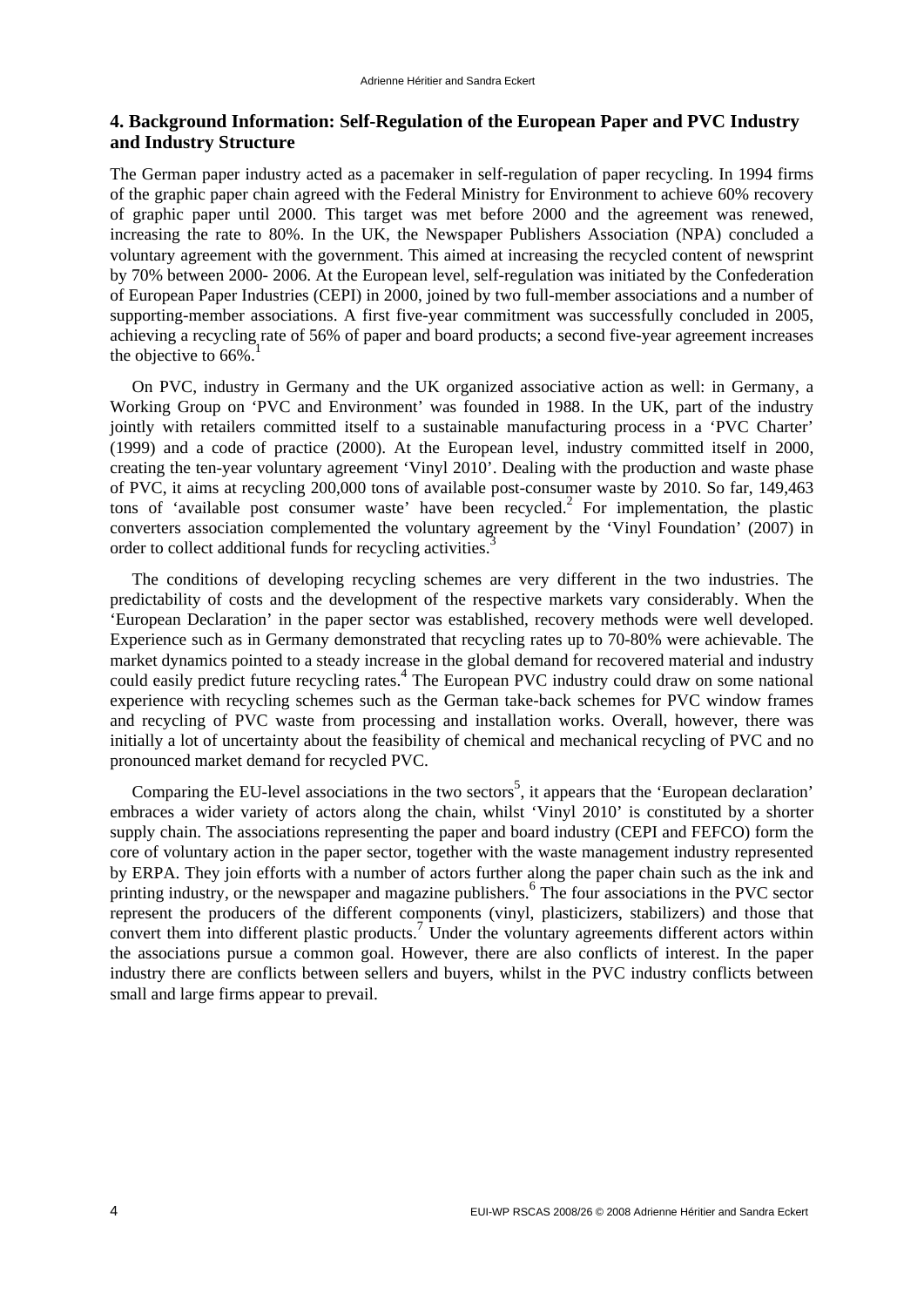## **5. Methodology**

In order to empirically assess our hypotheses, we operationalize our independent and dependent variables as follows:

| <b>Hs</b>      | <b>EMPIRICAL</b><br><b>INDICATORS</b><br><b>INDEPENDENT VAR.</b>                                                                                   | <b>EMPIRICAL</b><br><b>INDICATORS</b><br>DEPENDENT VAR.                                  | <b>EMPIRICAL INDICATORS</b><br><b>DISCONFIRMATION</b>                                 |  |
|----------------|----------------------------------------------------------------------------------------------------------------------------------------------------|------------------------------------------------------------------------------------------|---------------------------------------------------------------------------------------|--|
| H <sub>1</sub> | existing legislative threat:<br>preparatory documents for<br>legislation; statements and<br>discussions in government<br>about planned legislation | new associations;<br>new sub-organizations<br>within associations                        | no new associations;<br>no new sub-organizations within<br>organizations              |  |
| H <sub>2</sub> | NGO pressure:<br>politically highly salient NGO<br>campaigns;                                                                                      | new associations;<br>new sub-organizations<br>within associations                        | no new associations;<br>no new sub-organizations within<br>organizations              |  |
| H 3.1          | win/win issue:<br>all actors gain from self-<br>regulation                                                                                         | no governance devices for<br>conflict resolution. e.g. third<br>party dispute resolution | governance devices for conflict<br>resolution, e.g. third party<br>dispute resolution |  |
| H 3.2          | redistributive problem:<br>winners and losers; actors<br>seek to shift costs                                                                       | governance rules allowing<br>for compensation                                            | no governance rules allowing for<br>compensation                                      |  |
| H 3.3          | PD problem: high<br>implementation costs<br>prompting actors' free-riding                                                                          | governance rules for<br>monitoring and sanctioning                                       | no governance rules for<br>monitoring and sanctioning                                 |  |

## **TABLE 1 EMPIRICAL INDICATORS**

We conduct the following comparisons:

## **TABLE 2 CASES STUDIED**

| <b>Ns</b><br>Hs | <b>CASES NATIONAL</b>                                               | <b>CASES EU</b>                            | <b>TOTAL</b><br>N             |
|-----------------|---------------------------------------------------------------------|--------------------------------------------|-------------------------------|
| H1              | paper DE, UK at t1 and t2;<br>PVC DE at t1 and t2;<br><b>PVC UK</b> | paper at t1 and t 2<br>PVC at t1 and at t2 | $N = 6$<br>$N = 4$            |
|                 |                                                                     |                                            | $N = 1$<br>$N = 11$           |
| H <sub>2</sub>  | paper DE, UK<br>PVC DE, UK at t1 and t2                             | paper<br>PVC at t1 and at t2               | $N = 3$<br>$N = 6$<br>$N = 9$ |
| H <sub>3</sub>  |                                                                     | PVC and paper                              | $N = 2$                       |

To collect data we conducted (i) 47 structured interviews with actors from the two industries' associations (19), political decision makers (14 Commission officials and 6 at EP), with NGOs (8); (ii) we scrutinized official documents of the Commission and the EP, trade associations' and NGOs.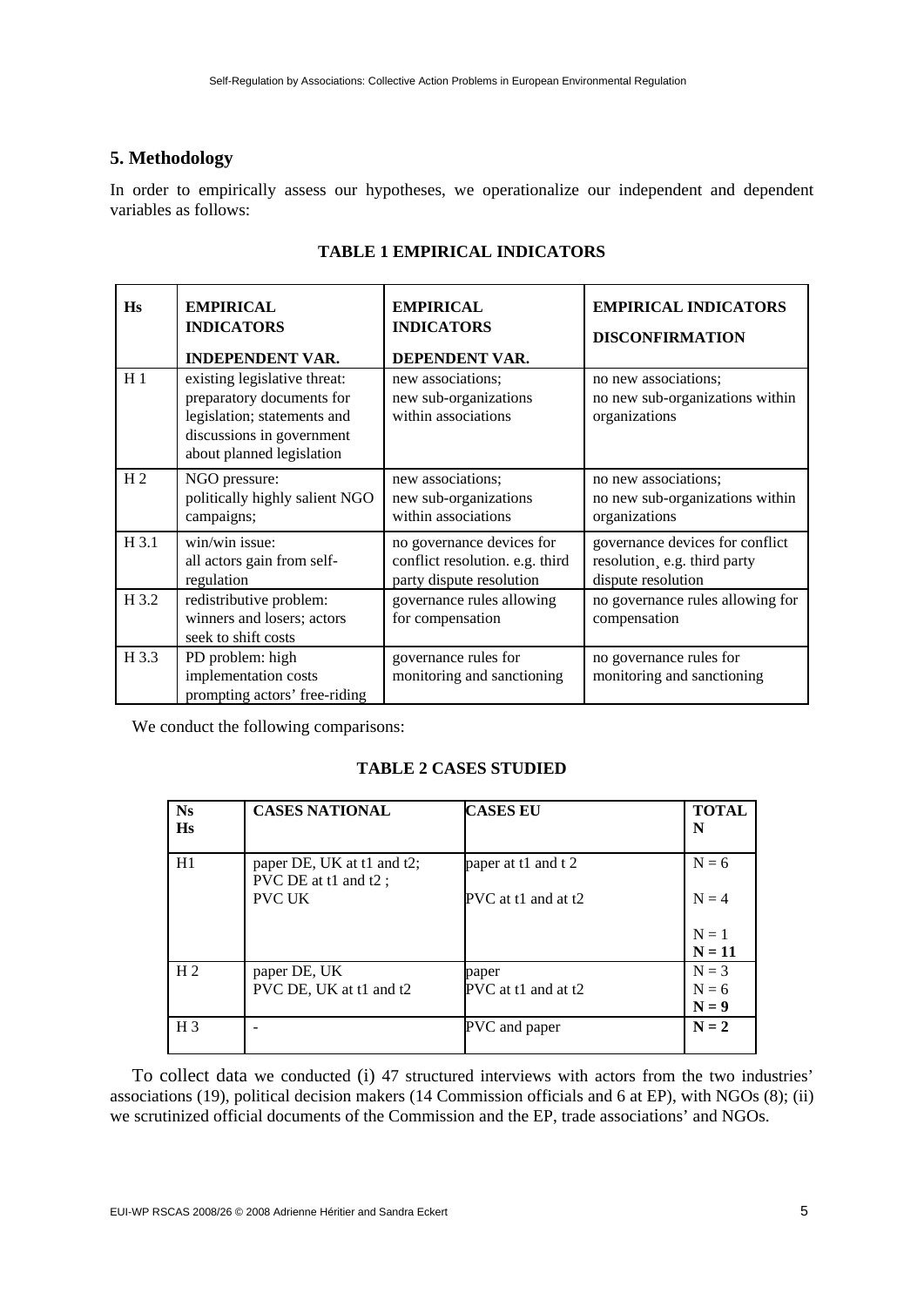## **6. Hypotheses in the Light of Empirical Findings**

#### *6.1. Shadow of Hierarchy or Legislative Threat Hypothesis (H1)*

In our first two hypotheses we vary two attributes of the environment - i.e. legislative threat and NGO pressure - whilst holding actors' (firms and associations) attributes constant in order to scrutinize the outcome of the strategic action (see also Héritier and Eckert 2008).

Under our legislative-threat hypothesis we expect that a credible threat prompts associative self-regulation. Comparing sectors (paper and PVC) and two periods of time at the national (DE, UK) and European level, the collected evidence overall supports this claim. At the national level, a period without a threat of legislation (t1) in the German and the British paper sectors, is compared to a period with a clear threat of legislation (t2). In the PVC sector, we compare two periods in Germany, and compare Germany and the UK, one with a legislative threat, the other without. At the European level, we compare both sectors across two periods each, one without, the other with a legislative threat.

In the *paper sector*, both in Germany and in the UK a legislative threat was clearly formulated. In Germany this threat materialized early in the 1990s:

There was a threat of something similar [to the Packaging Waste Ordinance of 1991, - AH/SE] being introduced for graphics, in fact Minister Toepfer had a draft ordinance ready [...] In response [...] the industry chain of graphical papers has joined forces [...] to prevent this [...] regulation which would have required that we take back all graphical papers (I-16, own translation).

To engage in self-regulation, industry could not rely on an existing organization; therefore, a new association—the Working Group for Graphical Papers (AGRAPA) was established. Business convinced the Ministry of Environment to enter a co-regulatory agreement with government refraining from legislation if self-regulation was successfully enforced. In the UK, a bill requiring that publishers recycle half of their products and that newspapers contain 80% recycled fibre by 2010, was proposed in Parliament in 2000. Government did not support the proposal, but sustained selfregulation by industry and concluded an agreement with the Newspaper Publishers Association (NPA). Given that an association existed (NPA) that could address the issue, no new organization was created.

At the European level, the threat of legislation had not progressed to the point of a concrete communication or legislative plan being published. As several interview partners stated: '[…] We heard some rumors that the European Commission had plans about recycling targets [...]' (I-12) and: 'It became never really concrete, but it has again and again been discussed' (I-14), in particular during the discussions of the 'Recycling Fora' of 1999 and 2000. DG Environment also repeatedly considered legislation on the occasion of other legislative proposals, thereby reinforcing the concerns of the industry. The reason why the proposal was not submitted is the disagreement between DG Enterprise and DG Environment (I-32). Yet the pressure resting on industry was strong enough to induce it to create a new association—the European Recovered Paper Council (EPRC) - to implement a voluntary agreement. Over time the number of members increased: in 2001 the corrugated board producers joined the two founding associations, the paper industry and the waste management industry. The first declaration of 2000 was supported by three associations. One of them engaged in the second round of 2006 alongside with four new associations as full signatories. Six additional associations lent support by acting as 'associate signatories' of the new declaration. A European association had been established including a growing number of sectoral associations along the value chain.

Comparing the German and British *PVC sectors*, it emerges that an explicit legislative threat prompted industry action in Germany, while the British industry organized in the absence of a legislative proposal. In Germany the environmental implications of PVC drew political attention throughout the 1980s and 1990s (Pohle 1997). Plans to legislate against the use of PVC materialized most concretely in 1988 when a group of Green MPs requested to ban the material altogether and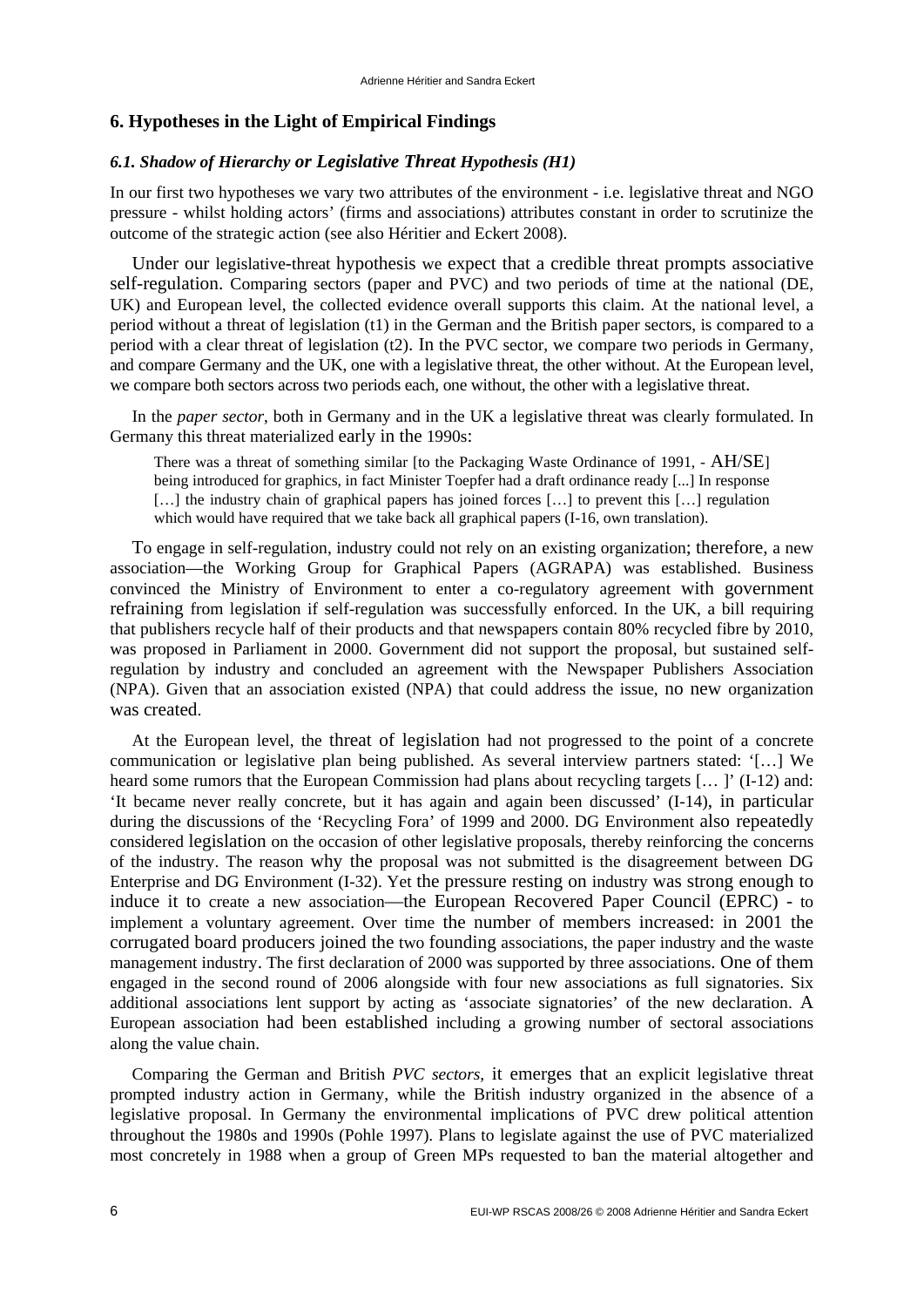some municipalities such as Bielefeld declared themselves as 'PVC free zones'. The industry quickly responded by organizing a new association, the Working Group on 'PVC and Environment' the same year.<sup>8</sup> Its activities focus on information campaigns, the generation of scientific expertise and the preparation of self-regulatory measures regarding the sustainable production of PVC and the recycling of PVC waste. In 1993, two parliamentary motions from SPD and Green MPs requested to phase out PVC in some areas and/ or to close down production sites in order to reduce dioxin exposure. A parliamentary Enquete Commission on the 'Protection of the Human Being and the Environment' in 1994 however came to the conclusion that a substitution of PVC cannot be recommended.<sup>9</sup> Criticism gained new momentum in 1995 and 1996 with the debate around the role of PVC materials being responsible for the fires at a hospital in Aachen and the airport in Düsseldorf. Green MPs ensued. In the UK, after a debate on plasticizers in some PVC products (such as toys) in the 1990s, the government and the industry concluded a mandatory agreement stopping short from banning plasticizers. In a successive debate on PVC waste, government again refrained from PVC-specific legislation (Is-7-9). Instead, two important manufacturers of PVC and a group of retailers concluded VAs in 1999 (National Centre for Business & Ecology 1999).

The European case on PVC environmental issues demonstrates how an explicit legislative threat builds up over time and how industry responds to this by initiating self-regulation (Is-1-9, I-22, I-25, I-26, I-29). Reacting to member state initiatives, the environmental implications of PVC became an issue in several product-focused legislative acts. The Commission, strongly supported by the EP, proposed in its Directive on End-of-Life Vehicles to assess the environmental impact of PVC waste in an 'integrated, horizontal approach'. In 1995, several horizontal studies on PVC were commissioned, forming subsequently the basis for the Green Paper 'PVC Environmental Issues' (COM 2000 469). Whilst the Green Paper listed legislation and VAs as possible options, the EP, in its Resolution (OJ C 21 E, 24.1.2002) clearly favored legislation as a 'long-term horizontal strategy' and requested more ambitious measures. The European PVC industry responded to the threat of legislation, several months before the European Commission issued its Green Paper, by initiating voluntary action. To quote just a few statements:

In order to enter into the debate and to propose something from industry's side […] we started to speak in the value chain  $[\dots]$  in order to see  $[\dots]$  if we can propose something  $[\dots]$  and to avoid, as it was the main objective, any specific legislation on PVC […] (I-2)

[...] To me the Vinyl 2010 commitment was very much a pre-empted strike to prevent legislation regarding PVC […] There was a very real threat there and the industry needed to react (I-8)

In Europe the pressure was very hot […] and the Commission decided to study PVC very seriously, […] It was into this kind of debate that the PVC industry decided to take the 'bull by the horns' and proposed to the Commission that it engages in the voluntary commitment (I-7)

The outcome was Vinyl 2010. The four sector associations signed a ten-year programme addressing the reduction of the use of heavy metal stabilizers, the recycling of PVC and the development of recycling technologies. Emission targets were set for the manufacturing of PVC, the gradual phase-out of lead until 2015 and the recycling of 200,000 tons of 'available post consumer waste' until 2010. As one interviewee concluded: '[...] from a political point of view, it (the issue AH/SE) has been taken off the table and they are waiting for the industry to deliver' (I-3).

In conclusion only one (UK PVC) out of eleven cases disconfirms our legislative threat hypothesis. In all other cases the absence or existence of a legislative threat mattered. In most cases (9 out of 10) new organizations were established. Interestingly, it is mostly *special purpose associations* that were created to govern self-regulation thereby circumventing a typical collective problem of sectoral roof associations.

In an association you always have to find the smallest common denominator. You never can actively tackle a specific issue because then some members would object: what are you doing with our membership fees […] Therefore we have established the working group for PVC over the entire chain (I-6, our translation).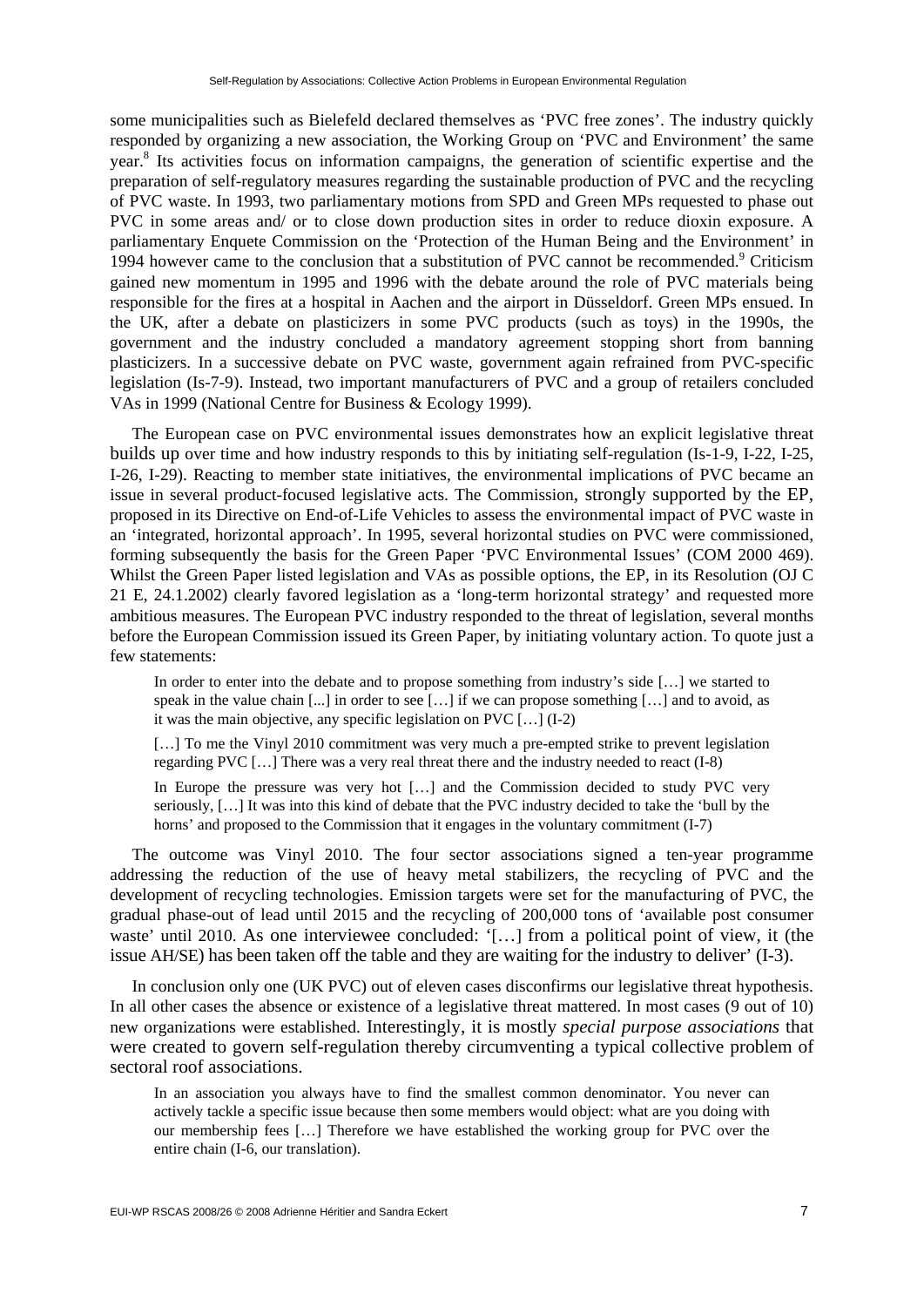#### *6.2. Political Mobilization Hypotheses (H 2)*

In our second hypothesis we expect that political pressure from NGOs induces firms to engage in associate self-regulation. In the paper sector NGO campaigns did not play a decisive role for the emergence of self-regulation in the period and countries under scrutiny.<sup>10</sup> NGOs started calling for higher recycling rates at a time when European industry was already actively engaging in selfregulation. From an industry perspective '[…] NGOs awoke to this only much later and they still demand things that we [the European paper industry, AH/SE] have already done many years ago and that have become "standard" in our industry.' (I-14).

In the *PVC sector,* by contrast, the influence of NGO campaigns on the formation of associative action was eminent. In Germany the PVC industry was under constant criticism notably from Greenpeace Germany campaigning to ban  $PVC<sup>11</sup>$ . 'In the beginning of the 90s we [the PVC industry, AH/SE] had enormous difficulties in being publicly heard: there were "the poisoners from industry" and "the saints from the ecological associations"' (I-1, our translation). As mentioned before, the criticism gained new momentum during the 1990s with the discussion about the fire incidents and the role of PVC in them. Greenpeace also launched focused actions concerning the application of PVC in toys, cosmetics and sports shoes (I-42). The PVC Working Group which was initiated in the late 1980s aimed at taking off this public pressure from industry. In the UK a fully-fledged NGO campaign took off only some years ago. Greenpeace criticized PVC packaging and targeted UK retailers (Leadbitter 2002, I-7,8). It established a 'PVC Retail Working Group' and commissioned a study to investigate the option of phasing out PVC. Eventually, a dialogue developed between the PVC industry and the retailers. Two important PVC manufacturers signed an environmental charter and a eco-efficiency code of practice (Ecology 1999) with important retailers. Thus, indirectly, NGOs helped industry to set up self-regulation. As one interviewee stated: 'Greenpeace actually did those guys in the PVC industry a lot of good.' (I-8)

At the European level, Greenpeace launched activities in the mid-1990s (Is-41-43), influencing the debate by providing counter-expertise on the chlorine industry and by campaigning against its use in different applications:

If there is a political debate […] we can enrich it by providing scientific data and by popularizing the problem. For as long environmental topics are discussed behind closed doors, the environment is always losing out. Environmental issues can only prevail in a political discussion if they become public (I- 43; our translation).

However, with the prospects of European PVC legislative measures fading, Greenpeace eventually abandoned its campaign:

Our meetings with the Commission became increasingly frustrating... there was no willingness whatsoever to transform arguments into political action. It makes no sense to continue the debate—[…] you have to see in which other areas […] to move things forward. (I-42, our translation).

In view of the waning NGO pressure, an interviewee from industry admitted: 'The biggest danger that we are now facing is that there is not much ado about PVC, so that we will fall asleep again.' (I-4)

In conclusion, all three PVC cases confirm our political mobilization hypothesis, whilst the paper cases disconfirm it. The empirical assessment of H1 and H2 shows that a credible legislative threat and NGO political mobilization in most cases prompts associative action.

#### *6.3. Problem-type Hypotheses (H 3)*

When empirically assessing the problem type hypotheses we vary actors' preferences while holding constant the environmental factors of legislative threat and NGO campaigns. We assume that the problem type—i.e. coordination (win/win), redistributive and PD problems—are reflected in the motivations of the involved firms. In the case of *coordination problems or win/win situations*, actors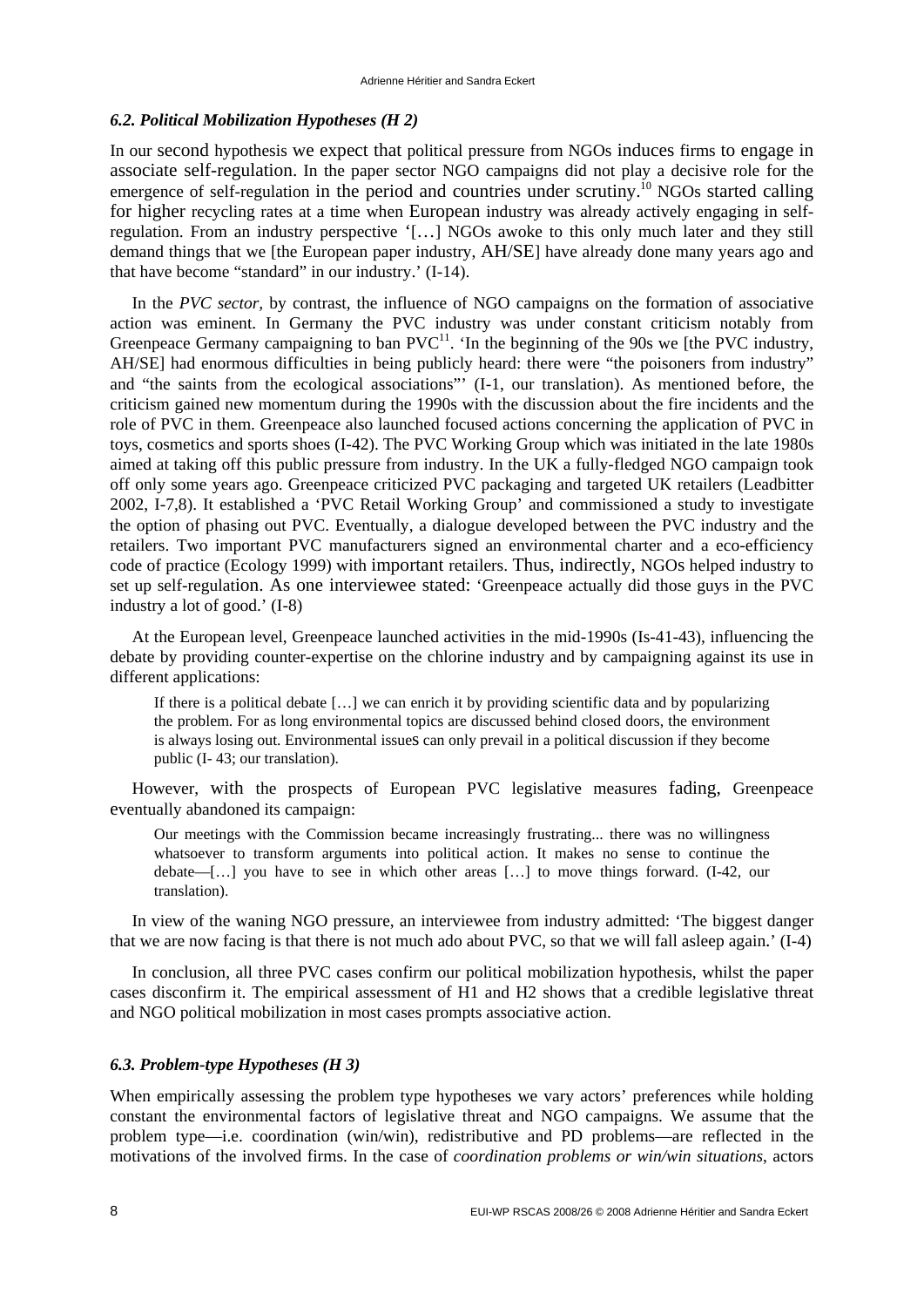have similar preferences in favor of self- regulation because all stand to gain. Accordingly, no governance rules for monitoring and sanctioning will be needed for successful associative selfregulation. *(H 3.1.).* 

Such win/win aspects are: avoiding legislation, raising reputation and providing mutual information. Our findings demonstrate that pre-empting legislation was a powerful motive for engaging in voluntary agreements in both sectors. Self-regulation is preferable since industry itself chooses the measures to take and can 'sell' the voluntary activity to a broader public in order to raise reputation:

It [self-regulation, AH/SE] is not imposed. […] you set achievable targets [...] if you know how our business works […] (I-13)

It was also about effectively communicating our achievements in the recycling of paper to the public [...] to show how well paper recycling actually works and to demonstrate which huge amounts of used paper are going into the process. (I-15, our translation)

The fact that we don't have legislation on PVC  $[\ldots]$  is always the way to motivate our troops  $[\ldots]$ to go ahead […] Otherwise we will switch again to something […] where we have no control [...] (I-2).

As expected, we do not find specific governance rules to address this type of issue. The cooperation of firms and associations appears to function smoothly where win/win aspects of selfregulation are concerned.

By contrast, associative action is more problematic in the case of *redistributive problems* where actors experience gains and losses. Redistributive implications most importantly result from the fact that costs and benefits (organizational and financial) of voluntary action are distributed unevenly among associations or firms. Hence governance rules allowing for conflict solution through compensation of the losers will be necessary (*H 3.2)*

We encounter a zero-sum conflict in the paper sector: the paper and board industry seek to maximize the amounts of recovered material under the objectives set by the 'Declaration'. The traders and collectors of material, by contrast, shun the costs for making high quality material available:

We [the paper industry, AH/SE] have to tell the suppliers [...] that it is necessary [...] to augment the quantity, […] without losing out in […] quality (I-16, our translation).

Improving quality is a common enterprise. It is not possible to pass these costs on to the suppliers solely. (I-15, our translation).

Further along the paper chain, a similar conflict over the cost of quality issue emerges between the printing industry and the paper industry: for the printing industries the quantity of recycled material does not matter, whilst the quality of paper is crucial for their business:

For us it is really a qualitative question […] They [the paper industry, AH/SE] want to reach their [quantitative, AH/SE] targets, that's all.(I-12).

In the PVC sector, another line of conflict about the use of associational resources emerged between the plasticizer producers and the other members. Given that the plasticizer which is most heavily used in PVC, phthalates, were subject to a focussed NGO campaign in the late 1990s, therefore wished to focus on a counter-campaign and research rather than spending money on 'Vinyl 2010': So, we have actually ended up suffering as a result of the money that we have had to pay into the voluntary commitment. (I-5)

In view of redistributive conflicts, the association introduced governance rules ensuring the application of the contract by (i) the compensation of the 'losers' of self-regulation; and (ii) by allowing for flexible implementation and renegotiating the contract.

The first governance rule (i) provides for the compensation of the losers by the winners. The association which gains most takes on a leadership role in establishing associative action. We find evidence for this compensation in both sectors: under the European Paper Declaration, the paper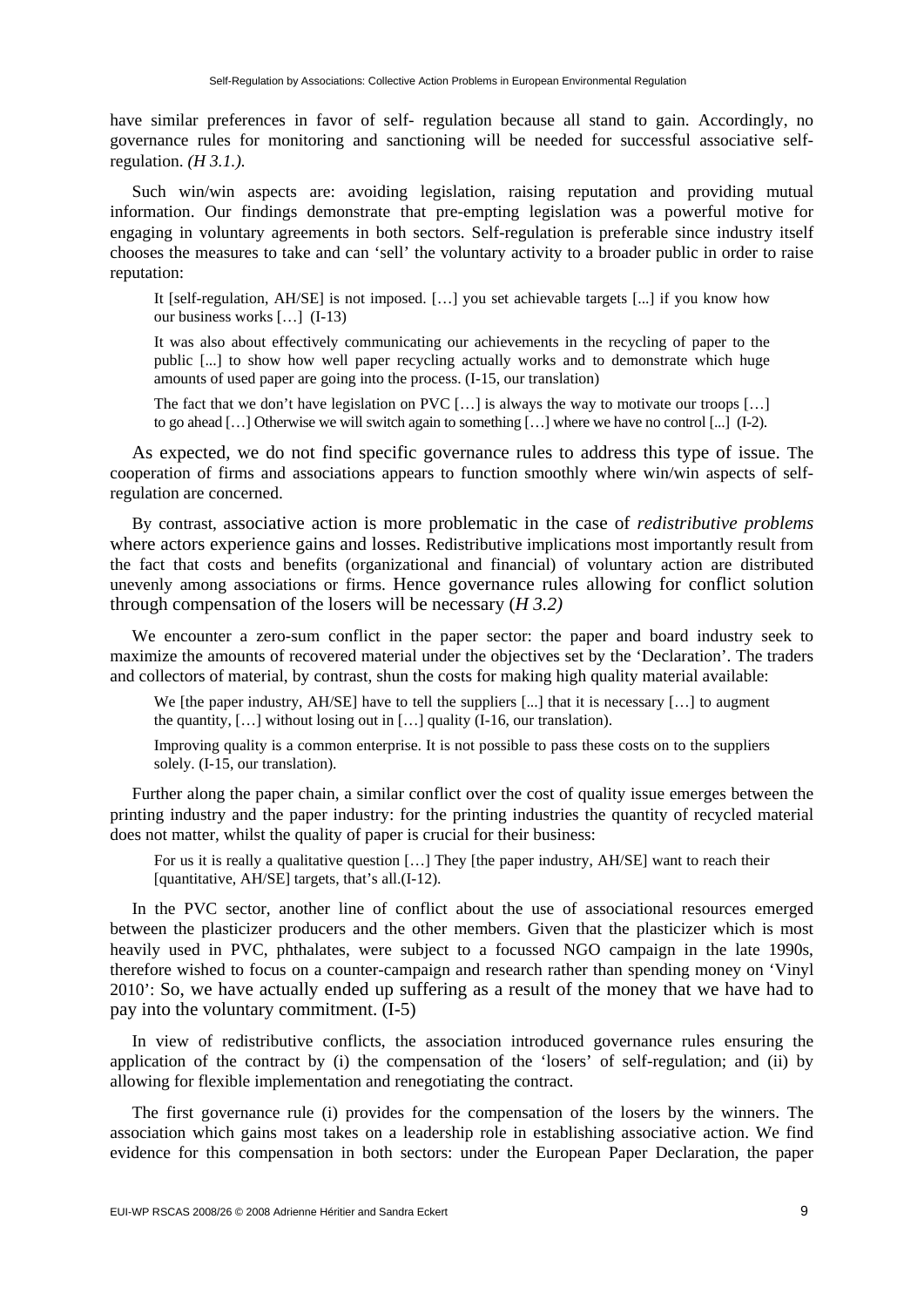industry's association launched the process and delivers most financial and human resources support. In the PVC sector, the resin producers assume a similar role:

The self-regulatory initiative has been driven by the paper industry […] The initiative was not on our side, but we were ready to participate […] we were jumping on the bandwagon (I-15, our translation)

The monitoring and the verification has been paid by CEPI alone […] The other associations, which are less involved in the quantitative target, they don't want to [pay a lot AH/SE]. (I-14)

The PVC producers […] who initiated this in the first place […] said […] We cannot afford to do all of this by ourselves. So they looked at everybody in the supply chain to get involved. […] The people who are still pushing this most is the PVC industry. (I-5).

Someone has to be the engine and somebody has to pay (I-4).

On the loser side the plasticizer producers is compensated by being accepted as an association that is nto a full legal member of 'Vinyl 2010'. Unlike the stabilizers association - which assumed legal personality in order to become a full partner - the plasticizers prefers not to be liable for selfregulatory action: $^{12}$  in consequence, under the association's governance rules, it is not granted a voting right on the board (I-5).

if you set yourself up under a legal entity, there are liability issues […] if something went dramatically wrong […] We don't because we are just contributing to it, but we are not a liable, legal entity. (I-5)

Besides this 'limited membership', the plasticizer industry was also compensated financially since self-regulation under Vinyl 2010 fails to address their major concern:

The plasticizers haven't paid their full contribution, because their toys issue put so much demands on their resources that they were spending so much on scientific research (I-3).

The second strategy (ii) allows for flexibility during implementation. In both sectors, the selfregulation provides for a one-year funding scheme only which allows for renegotiation after a year (I-3, I-14). Another element of flexibility is assured by setting aggregate targets. In both the paper and the PVC industry such targets allow for balancing out the regulatory burden among participating countries, small and large firms and the varying differing possibilities to collect and recycle products.

We need some flexibility. So, it could be easy for a big player to organize lots of recycling, but for a small player […] it can be difficult […] And then we also need to have some flexibility across countries. Some countries use more recovered paper and some countries less; but in all countries the level is increasing, but at an individual pace and that is normal […]. So this is why it is good to set a target on average, and then you can decide product by product.  $(I-14)$ 

Similarly, sub-targets have been identified for specific product groups in the *PVC sector* below the aggregate target of recycling 200,000 tons 'of available post consumer waste'. These sub-targets have been regularly reviewed and updated in view of the experience gained in the course of implementation $13$ .

An ex post renegotiation of the contract also allows for a redefinition of targets in gathering recyclable material. The PVC industry, however, refrained from doing so:

The overall commitment of 200,000 tonnes by 2010 has been maintained and extended to the new Member States, keeping in mind that experience has demonstrated that the available volumes of PVC waste are actually lower than the ones expected in 2001.<sup>14</sup>

An opportunity to re-negotiate the old contract presented itself when the European paper chain engaged in the second 'Declaration' in 2006. Responding to concerns raised by the suppliers of recovered material, the recycling target was redefined in order to take account of export: 'the target recycling rate includes net recovered paper exports to countries outside Europe'. Moreover, the participating associations are given the possibility to formally resign from the commitment.<sup>15</sup>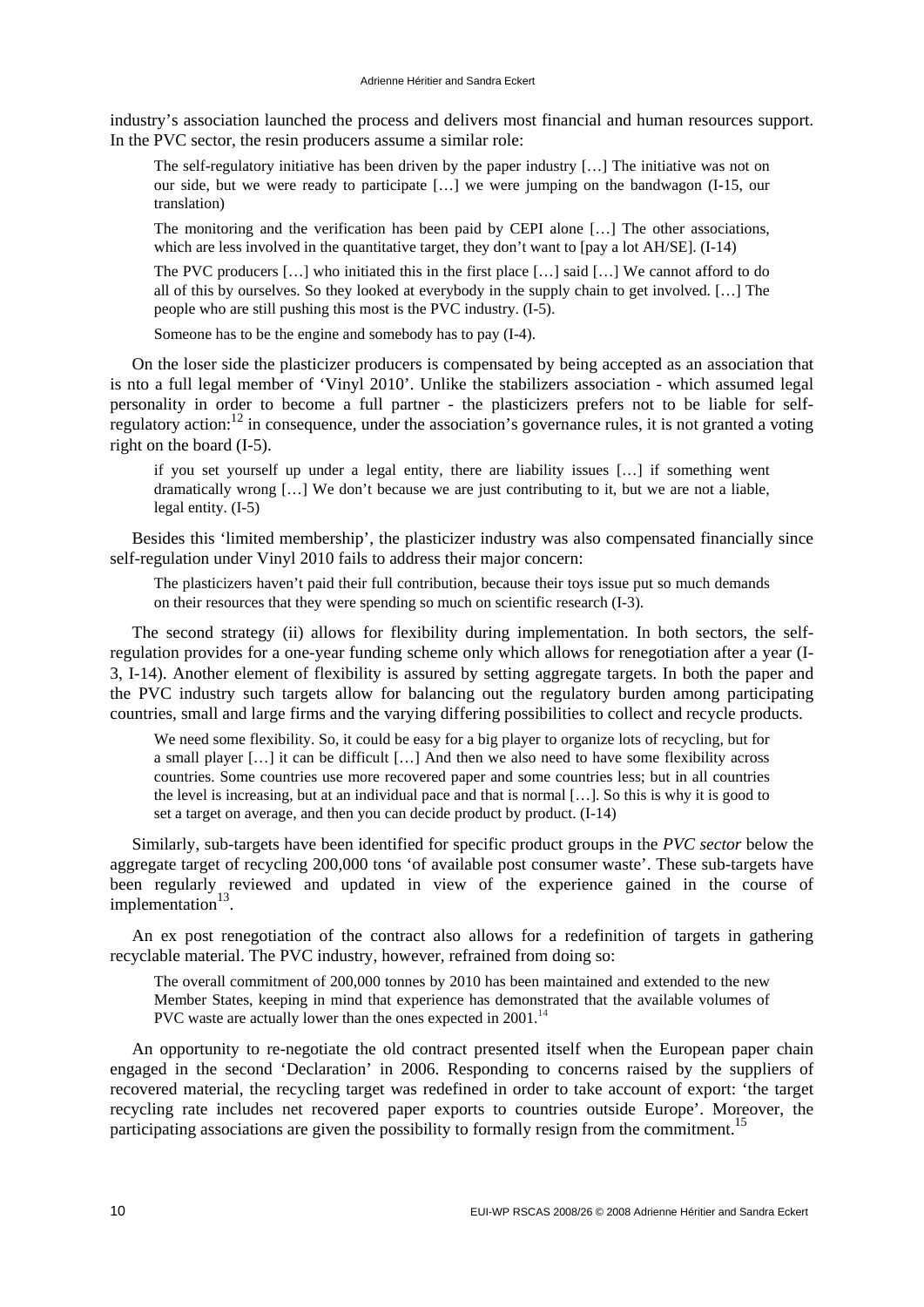In conclusion, in the case of redistributive problems we find evidence that governance mechanism such as the compensation of losers, flexibilisation and the renegotiation of the contract play an important role.

In our last Prisoners' Dilemma hypothesis we expect that actors' temptation to free-ride is contained by strict governance mechanisms. However, that would only apply to free-riding within the associative agreement. If an industry remains outside the agreement altogether such rules would be of no use. By refraining from formally joining, firms may—while in principle fully agreeing with the desirability of avoiding legislation and improving their reputation by self-regulation—may still be tempted to save costs by not incurring costs of membership. In the *paper sector,* for instance*,* the European Tissues Symposium did not participate in the first declaration, but joined in the second round. The association observed the implementation of the first five years, whilst already using the positive record of the initiative for public relation purposes (I-17). In the *paper sector* the 2007 created 'Vinyl Foundation' aims at bringing on board some of those that so far do stay outside the agreement. By establishing a 'positive list' of plastic converters that pay their share, the visibility of contributors will be increased. This strategy of positive discrimination should increase the reputation costs for free-riders.

In the *PVC sector*, 'free riding' by staying outside of the agreement has been particularly relevant for the plastic converters due to the large number of small firms. The costs of identifying such freeriders may indeed be larger than the benefit of bringing them on board (I-4). As one interviewee (I-6) estimated: approximately 20% of firms of the sector are not organized within the association representing plastic converters. Opting out has been mentioned by the additive producers' organization stating that member firms have left the agreement for cost reasons.

[...] Free-riding is a real problem to anybody in this [...] circumstance [...] Take somebody like European Oxo who have just now gone out of the ECPI. They did not contribute an insignificant amount of money a year, in terms of the total of our budget at ECPI, including Vinyl 2010 […] That makes them more competitive […] the only real selling point of phthalate plasticizers [is, AH/SE] price, price, price! So if you can save a few cents per ton of what you are selling, you have a competitive advantage  $(I-5)$ .

Free-riding by not implementing the voluntary accord of which an industry is a member allows firms to save costs and achieve a competitive advantage, as well. In the *paper sector*, compliance differs considerably across countries. In some countries, suppliers of recovered paper do not comply with the prescribed quality standards (I-15). Some national associations deliver the statistical data in an unreliable and non-comparable way, while others faithfully fulfill their reporting duties (I-16). In the *PVC sector*, some stabilizer producers have delayed the phasing out of lead in order to gain a competitive advantage (I-2,4); and converters do have an incentive to shirk when they report the volume of PVC resin used since these form the basis of their financial contribution to the agreement.

The governance rules used to contain free-riding during implementation, such as monitoring and sanctioning, are not easy to apply. The fragmentation of the market, the fact that firms do often have multiple locations and that material is exported renders monitoring of non-compliance difficult.

In the *paper sector,* monitoring tools have been established, such as an annual monitoring report containing specific quantifications on the progress towards targets. A monitoring task force drafts the reports and submits it to the European Recovered Paper Council composed of signatories, supporters and observers (EU institutions and stakeholders). Independent consulting firms are charged with the auditing and control of the reports on the recycling. The text of the agreement on self-regulation and the cooperation among the associations is governed through internal by-laws which identify the constituents of the agreement, specify the tasks of the parties involved, allocate secretarial and organizational tasks and the financing of audits.

Similar monitoring devices exist in the *PVC industry*: progress is being reported on an annual basis and observed by a monitoring committee (including the European Commission and the Parliament), auditing tasks are delegated to a consultancy firm. These tools have been complemented by a new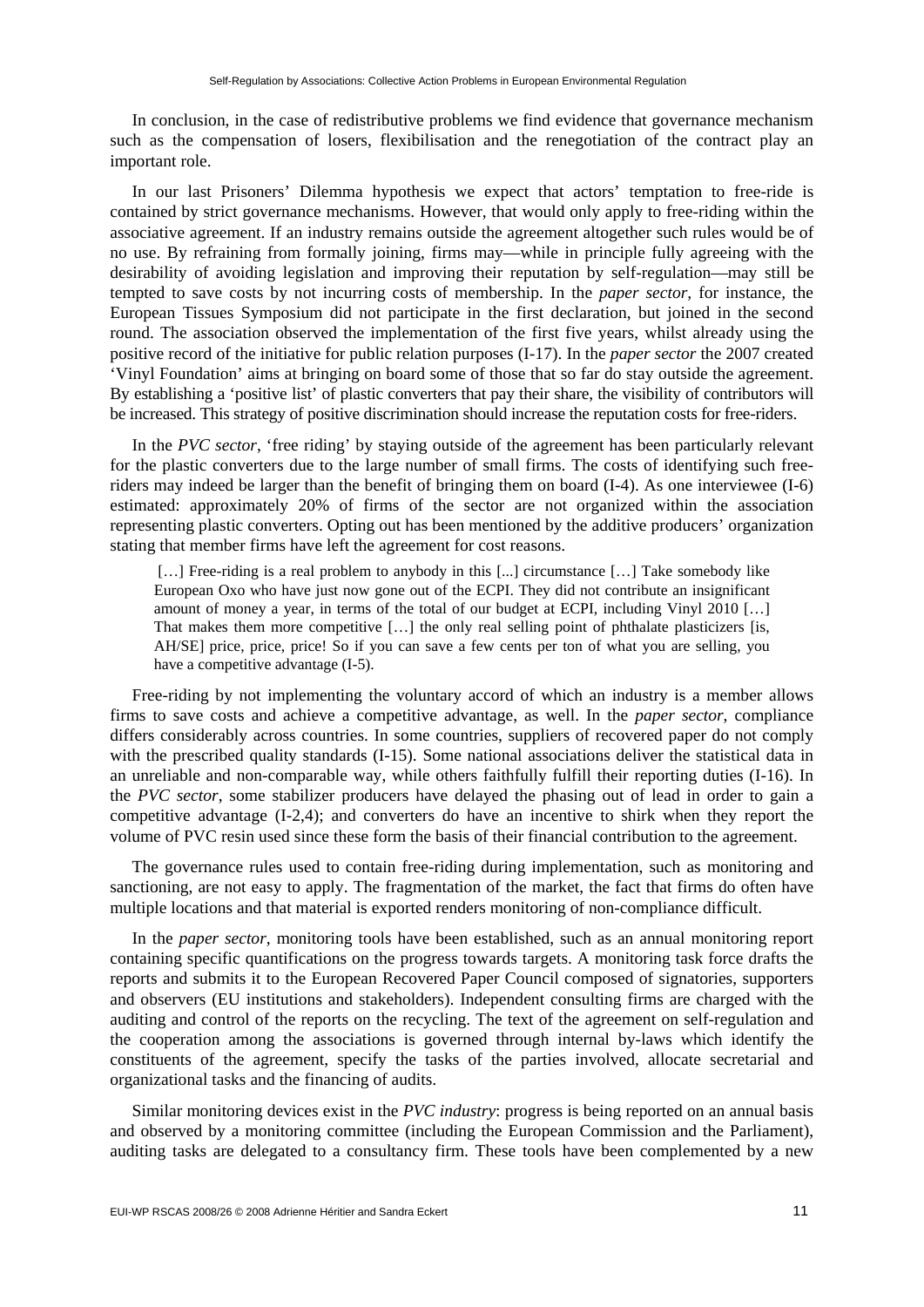initiative taken in 2007 with the creation of the so-called 'Vinyl Foundation'. It has the task to collect the funds from the PVC converters for 'Vinyl 2010' in order to improve compliance of the participating parties. The 2007 created 'Vinyl Foundation' aims at bringing on board some of those that so far do stay outside the agreement. By establishing a 'positive list' of plastic converters that pay their share, the visibility of contributors will be increased. This strategy of positive discrimination should increase the reputation costs for free-riders.

In conclusion, in both sectors various governance rules have been developed in order to contain free-riding within the voluntary agreement.

## **7. Conclusions**

So why and how do firms and trade associations coordinate their actions in order to deal with the negative external effects of productive activity? When do they engage in environmental self-regulation and what kind of governance devices do they develop in order to tackle the specific regulatory challenges at stake? Is the 'shadow of hierarchy', the credible threat of legislation, executive intervention or court rulings, a necessary condition for associative action to emerge? Or is it only necessary if a redistributive problem is at stake?

By first varying two important attributes of the information environment in which private actors engaging in self-regulation interact, legislative threat and NGO campaigns, we developed a number of hypotheses. Our empirical findings show that in all but one case a threat of legislation matters when developing associative action. Evidence is less clear as regards NGO campaigns given its absence in the paper sector. NGO campaigns therefore may underline a legislative threat and raise its credibility, but by itself are not a sufficient condition for self-regulation to emerge.

By secondly varying actors' preferences as function of the problem type at hand, we develop further propositions. Redistributive problems and problems of the type of a prisoner's dilemma are much more conflict prone than coordination/win-win type of problems from which all stand to gain. In order to deal with the former two problem types, industry actors recur to various governance devices such as flexible contract design and winners' compensation of losers to solve redistributive problems. Prisoner's dilemma problems may only partially be addressed by governance devices to the extent that free-riding is controlled and sanctioned within an association.

We conclude that private actors engaging in self-regulation will not successfully manage all types of conflicts. Nevertheless, by efforts of 'private ordering' (Williamson 2002:13) they seek to address all types of issues, of a negative sum and positive sum nature. They lack powerful sanctioning tools to deal with PD situations, but prove to be able to flexibly handle redistributive problems.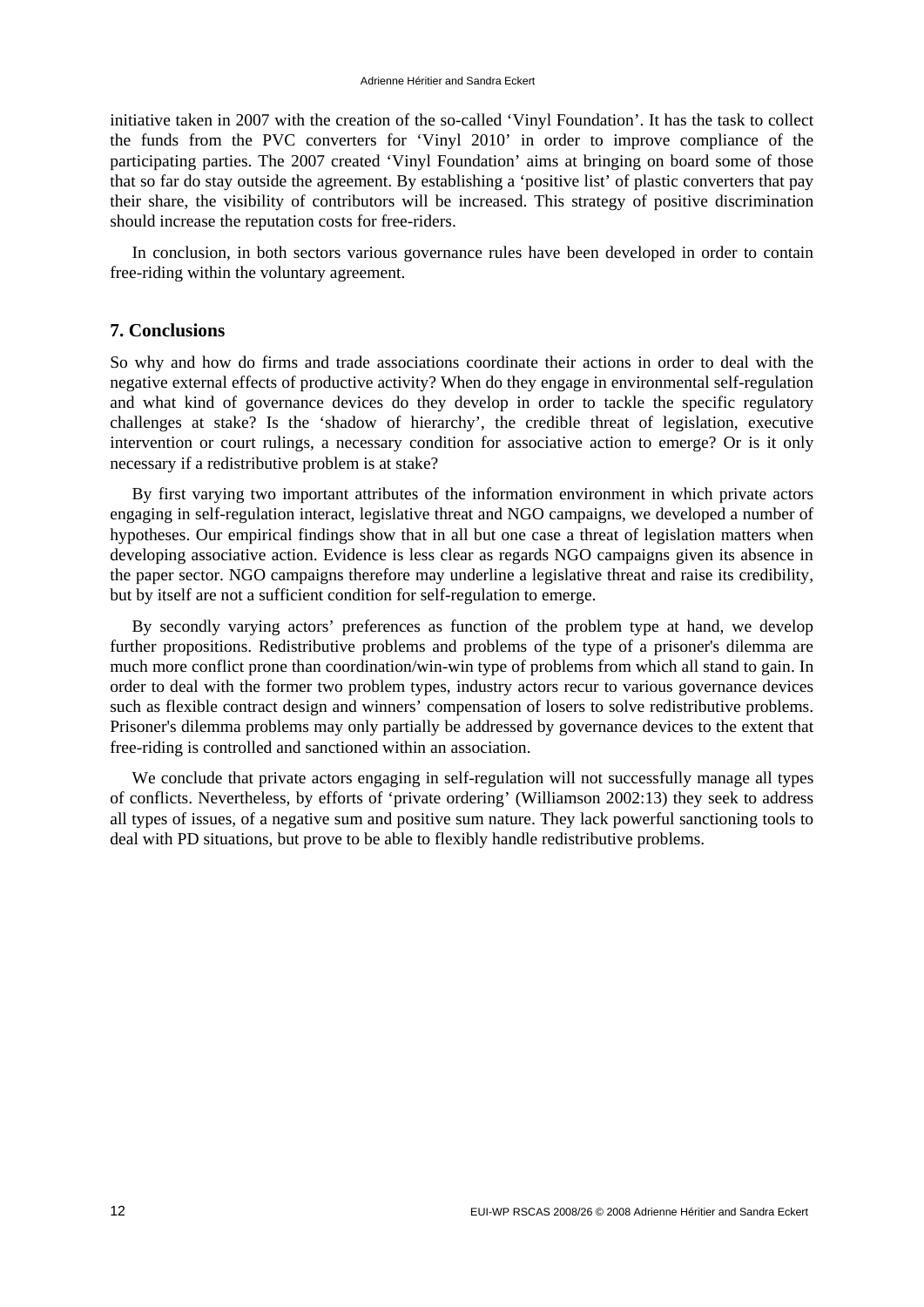| No.            | Date     | Location/Type   | Type of Actor                                   |
|----------------|----------|-----------------|-------------------------------------------------|
| 1              | 18/08/05 | Bonn            | Private, PVC Industry (Horizontal)              |
| $\overline{2}$ | 22/11/05 | <b>Brussels</b> | Private, PVC Industry (Stabilizer Producers)    |
| $\mathfrak{Z}$ | 22/11/05 | <b>Brussels</b> | Private, PVC Industry (Vinyl Manufacturers)     |
| $\overline{4}$ | 23/11/05 | <b>Brussels</b> | Private, PVC Industry (Converters, Horizontal)  |
| 5              | 23/02/06 | <b>Brussels</b> | Private, PVC Industry (Additives Producers)     |
| 6              | 24/02/06 | Frankfurt a. M. | Private, PVC Industry (Converters, Horizontal)  |
|                | 02/04/08 |                 |                                                 |
| 7              | 26/05/06 | London          | Private, PVC Industry (Horizontal)              |
| $\,8\,$        | 26/05/06 | London, phone   | Private, PVC Industry (Horizontal)              |
| 9              | 26/05/06 | London          | Private, PVC Industry (Horizontal)              |
| 10             | 24/01/06 | telephone       | Private, Waste Management                       |
| 11             | 10/04/06 | e-mail          | Private, Waste Management                       |
| 12             | 04/05/06 | <b>Brussels</b> | Private, Paper Chain (Printing)                 |
| 13             | 05/05/06 | <b>Brussels</b> | Private, Paper Industry (Board Manufacturers)   |
| 14             | 05/05/06 | <b>Brussels</b> | Private, Paper Industry (Paper Manufacturers)   |
| 15             | 08/05/06 | Bonn            | Private, Waste Management                       |
| 16             | 08/05/06 | Bonn            | Private, Paper Industry (Paper Manufacturers)   |
| 17             | 10/05/06 | telephone       | Private, Paper Industry (Tissues Manufacturers) |
| 18             | 26/05/06 | London          | Private, Waste Management                       |
| 19             | 01/06/06 | telephone       | Private, Waste Management                       |
| 20             | 23/11/05 | <b>Brussels</b> | Public, European Commission, ENVI               |
| 21             | 23/11/05 | <b>Brussels</b> | Public, European Commission, ENVI               |
| 22             | 24/11/05 | <b>Brussels</b> | Public, European Commission, ENTR               |
| 23             | 05/12/05 | telephone       | Public, European Commission, ENTR               |
| 24             | 09/12/05 | telephone       | Public, European Commission, ENVI               |
| 25             | 23/02/06 | <b>Brussels</b> | Public, European Commission, ENVI               |
| 26             | 23/02/06 | <b>Brussels</b> | Public, European Commission, ENVI               |
| 27             | 03/05/06 | e-mail          | Public, European Commission, TREN               |
| 28             | 03/05/06 | <b>Brussels</b> | Public, European Commission, ENTR               |
| 29             | 04/05/06 | <b>Brussels</b> | Public, European Commission, ENVI               |
| 30             | 04/05/06 | <b>Brussels</b> | Public, European Commission, ENVI               |
| 31             | 04/05/06 | <b>Brussels</b> | Public, European Commission, ENVI               |
| 32             | 18/05/06 | telephone       | Public, European Commission, ENVI               |
| 33             | 01/12/06 | <b>Brussels</b> | Public, European Commission, ENTR               |
| 34             | 23/11/05 | <b>Brussels</b> | Public, European Parliament                     |
| 35             | 22/02/06 | <b>Brussels</b> | Public, European Parliament                     |
| 36             | 22/02/06 | <b>Brussels</b> | Public, European Parliament                     |
| 37             | 22/02/06 | <b>Brussels</b> | Public, European Parliament                     |
| 38             | 02/06/06 | Florence        | Public, European Parliament                     |
| 39             | 10/04/08 | telephone       | Public, European Parliament                     |
| 40             | 18/11/05 | telephone       | Private, NGO                                    |
| 41             | 23/11/05 | <b>Brussels</b> | Private, NGO                                    |
| 42             | 23/11/05 | <b>Brussels</b> | Private, NGO                                    |
| 43             | 05/12/05 | e-mail          | Private, NGO                                    |
| 44             | 22/02/06 | <b>Brussels</b> | Private, NGO                                    |
| 45             | 25/04/06 | telephone       | Private, NGO                                    |
| 46             | 04/05/06 | <b>Brussels</b> | Private, NGO                                    |
| 47             | 04/05/6  | <b>Brussels</b> | Private, NGO                                    |

## **TABLE 3: INTERVIEWS**

 Interviews 1, 6, 15, 16, 20, 22, 25, 34, 35, 40, 41 and 44 were conducted in German, Interview no. 38 in French. Quotes in the text have been translated by the authors.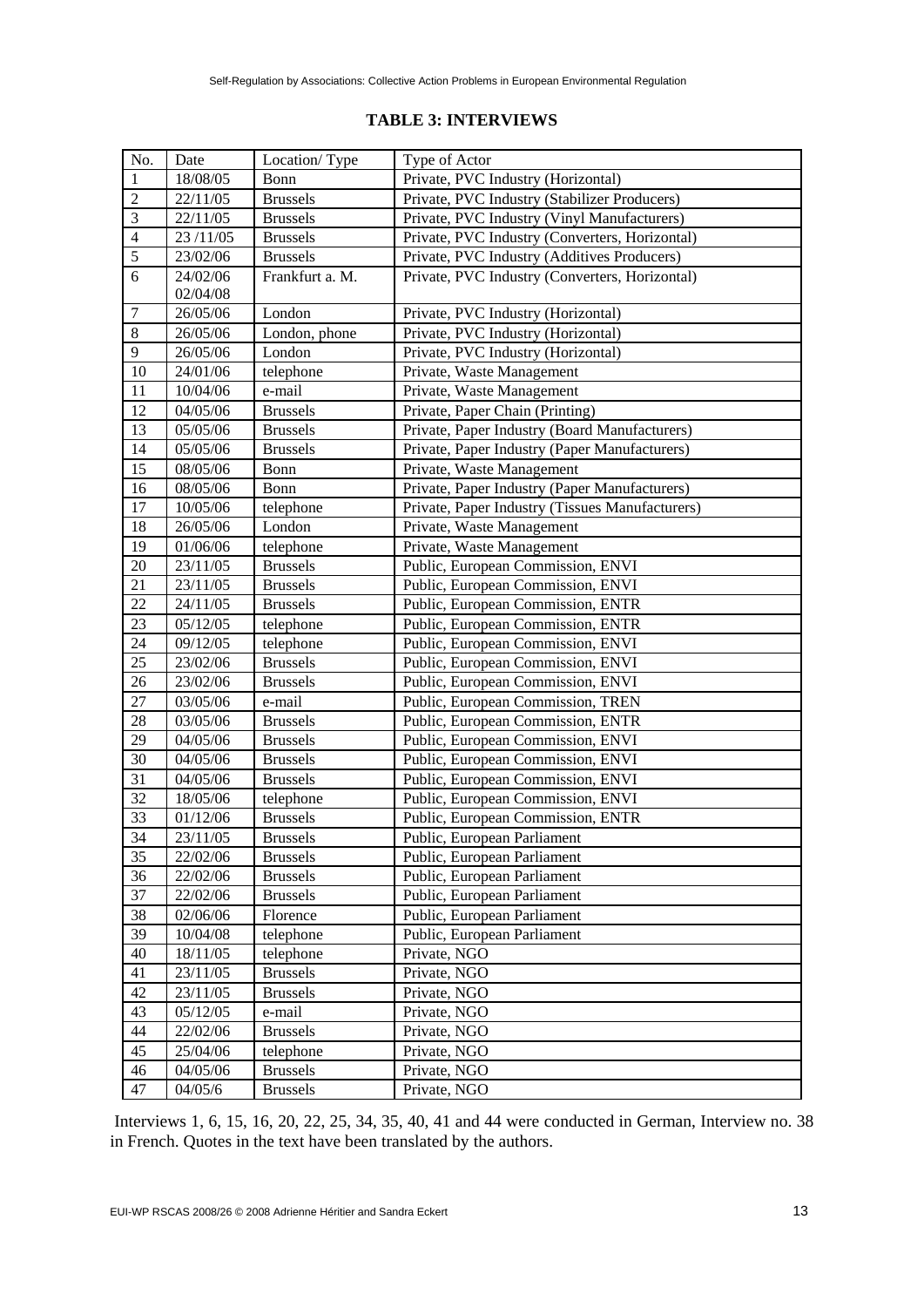#### **References**

- Brousseau, E. and M. Fares (2000), 'Incomplete Contracts and Governance Structures: Are Incomplete Contract Theory and New Institutional Economics Substitutes or Complements?,' in Institutions, Contracts and Organizations: Perspectives from the New Institutional Economics, E. Ménard, Ed. Cheltenham: Edward Elgar.
- Ecology, National Centre for Business & (1999), 'An Environmental Charter for UK PVC Manufacturers. Prepared for the PVC Co-ordination Group '.
- Granovetter, Mark S. (1985), 'EconomicAction and Social Structure: TheProblem of Embeddedness,' American Journal of Sociology, 91, 481-510.
- Halfteck, Guy (2006), 'A Theory of Legislative Threats,' in Berkley Electronic Press (bepress) Vol. Year 2006.
- Héritier, Adrienne and Sandra Eckert (2008), 'New Modes of Governance in the Shadow of Hierarchy: Self-Regulation by Industry in Europe,' Journal of Public Policy, 28 (1), 113-38.
- Héritier, Adrienne and Dirk Lehmkuhl (2008), 'New Modes of Governance and the Shadow of Hierarchy. Sectoral Governance and Territorially Bound Democratic Government. Special Issue,' Journal of Public Policy, 28 (1), 1-17.
- Leadbitter, Jason (2002), 'PVC and Sustainability,' Progress in Polymer Science 27, 2197-226.
- No<sup>16</sup>rth, D. C. (1996), 'Epilogue: Economic Performance through Time,' in Empirical Studies in Institutional Change, L.J. Alston and T. Eggertson and D. C. North, Eds. Cambridge: Cambridge University Press.
- North, Douglas C. (1990), Institutions, Institutional Change and Economic Performance. Cambridge: Cambridge University Press.
- Pohle, Horst (1997), PVC und Umwelt. Berlin, Heidelberg: Springer Verlag.
- Williamson, Oliver E. (1975), Markets and hierarchies, analysis and antitrust implications: a study in the economics of internal organization. New York: Free Press.
- ---- (1996), The mechanisms of governance New York: Oxford University Press.
- ---- (2002), 'The Theory of the Firm as Governance Structure,' Journal of Economic Perspectives, 16 (3), 171-95.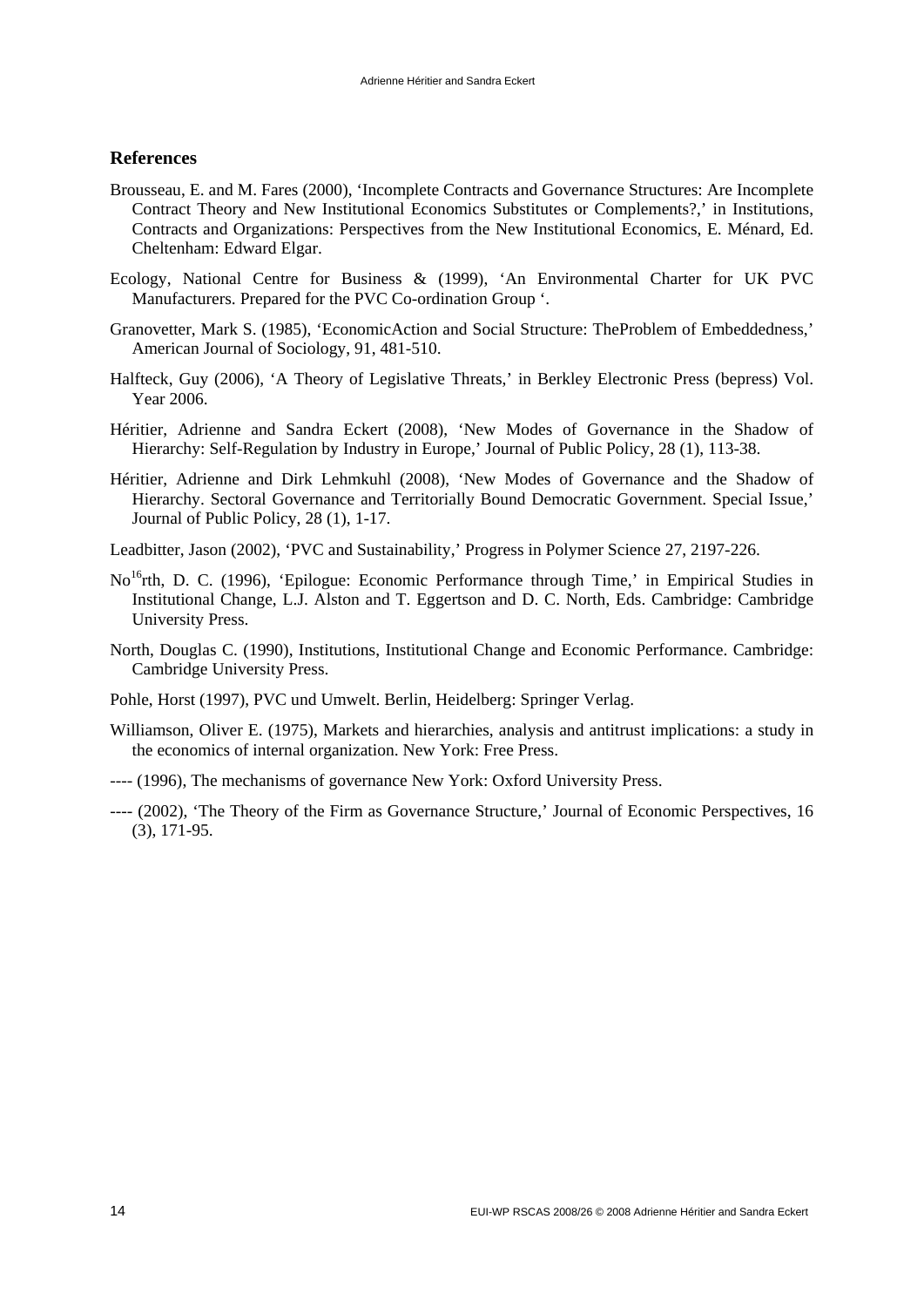#### **ENDNOTES**

1

- 1 See European Declaration on Paper Recovery rf. <http://www.paperrecovery.org/> German paper industry activities rf. [http://www.gesparec.de/;](http://www.gesparec.de/) 
	- UK newspaper recycled content VA rf. [http://www.defra.gov.uk/environment/waste/topics/paper.htm;](http://www.defra.gov.uk/environment/waste/topics/paper.htm)
- 2 See last progress report 2007
- 3 Vinyl 2010 rf. [www.vinyl2010.org;](http://www.vinyl2010.org) Vinyl Foundation rf.<http://www.vinylfoundation.org/>

German Working Group PVC and Environment rf. [http://www.agpu.de/;](http://www.agpu.de/)

UK PVC sector activities rf. [http://www.bpf.co.uk;](http://www.bpf.co.uk)

- 4 In the 1990s, the consumption of paper and board increased by 3% per annum. In 1999 when voluntary action was launched, the recycling rate in the CEPI area amounted to 48,7%, with an annual growth in the late 1990s of 1%. rf. p. 7 Annual report 2000 "European Declaration on Paper Recovery" at<http://www.paperrecovery.org/>
- 5 The structure of the sectors at national level is not considered here since we do not examine the internal governance (hypothesis 3) for the national agreements.
- 6 The founding associations of the European Paper Declaration in 2000 were the Confederation of European Paper Industries (CEPI) and the European Recovered paper Association (ERPA). The European Federation of Corrugated Board Manufacturers joined in 2001. The European Federation of Waste Management and Environmental Services (FEAD), the European Paper Merchants Association (EUGROPA) and the International Confederation for Printing and Allied Industries (INTERGRAF) were supporting members. For the second agreement in 2005, three more associations joined as full members, the International Confederation of Paper and Board Converters in Europe (CITPA), the European Tissue Symposium (ETS) and the International Association of the De-inking Industry (INGEDE). Six associations support the agreement, the European Newspaper Publishers Association (ENPA), the European Printing Ink Association (EuPIA), the European Federation of Magazine Publishers (FAEP), the Association of European Adhesives Manufacturers (FEICA), the Worldwide Association for Self-Adhesive Labels and Related Products (FINAT) and the European Association for the Advancement of Radiation Curing by UV, EB and Laser Beams RadTech-Europe (RTE).
- 7 The 'producing' side is represented by the European Council of Vinyl Manufacturers (ECVM, [www.ecvm.org\), th](http://www.ecvm.org)e European Stabiliser Producers Association (ESPA, [www.stabilisers.org\)](http://www.stabilisers.org) and the European Council for Plasticizers and Intermediates (ECPI, [www.ecpi.org\); th](http://www.ecpi.org)e 'converting' side is represented by the European Plastics Converters (EuPC, [www.plasticsconverters.eu\).](http://www.plasticsconverters.eu)
- 8 The situation in 1988 when the Working Group was initiated is described at: <http://www.agpu.de/index.php?id=141>
- 9 Parliamentary motions: Deutscher Bundestag Drucksache 12/6386 (SPD) and 12/6222 (BÜNDNIS 90/ Die GRÜNEN); report of the Enquete Commission: Drucksache 12/8260.
- 10 We do not deny that industry is subject to NGO campaigning and criticism the worldwide campaign against clear cutting, the use of virgin fibre and fibre from "ancient forests" illustrates the opposite. As an element of NGO activism against climate change, the European paper industry has been lately been put under stress by the SHRINK pledge launched by 50 European NGOs (June 2008) which addresses the "madness of over-consumption of paper" see <http://www.shrinkpaper.org/>
- 11 Greenpeace Germany campaigning activities are summarised at [http://www.greenpeace.de/themen/chemie/gefahren\\_risiken/artikel/wenn\\_die\\_chemie\\_nicht\\_stimmt\\_ein\\_rueckblick\\_auf\\_](http://www.greenpeace.de/themen/chemie/gefahren_risiken/artikel/wenn_die_chemie_nicht_stimmt_ein_rueckblick_auf_) die\_90er\_jahre/#abschnittPvcIstEinUmweltgift
- 12 There might have also been organisational difficulties for ECPI not assuming legal status, which were not present for ESPA (I-6). In any case, legal liability is a tricky issue for such voluntary agreements since the signatory members are themselves associations and not firms – and associations cannot make their firm members comply.
- 13 Such updating of targets is documented in the subsequent progress reports, see:

[http://www.vinyl2010.org/Home/Check\\_our\\_progress/Previous\\_reports/](http://www.vinyl2010.org/Home/Check_our_progress/Previous_reports/) 

- 14 Updated version of the voluntary commitment dating 2006, p. 6, to be consulted at: [http://www.vinyl2010.org/images/stories/vinyl2010\\_voluntary\\_commitment.pdf](http://www.vinyl2010.org/images/stories/vinyl2010_voluntary_commitment.pdf)
- 15 See "European Declaration on Paper Recycling 2006-2010" [www.paperrecovery.org/](http://www.paperrecovery.org/)